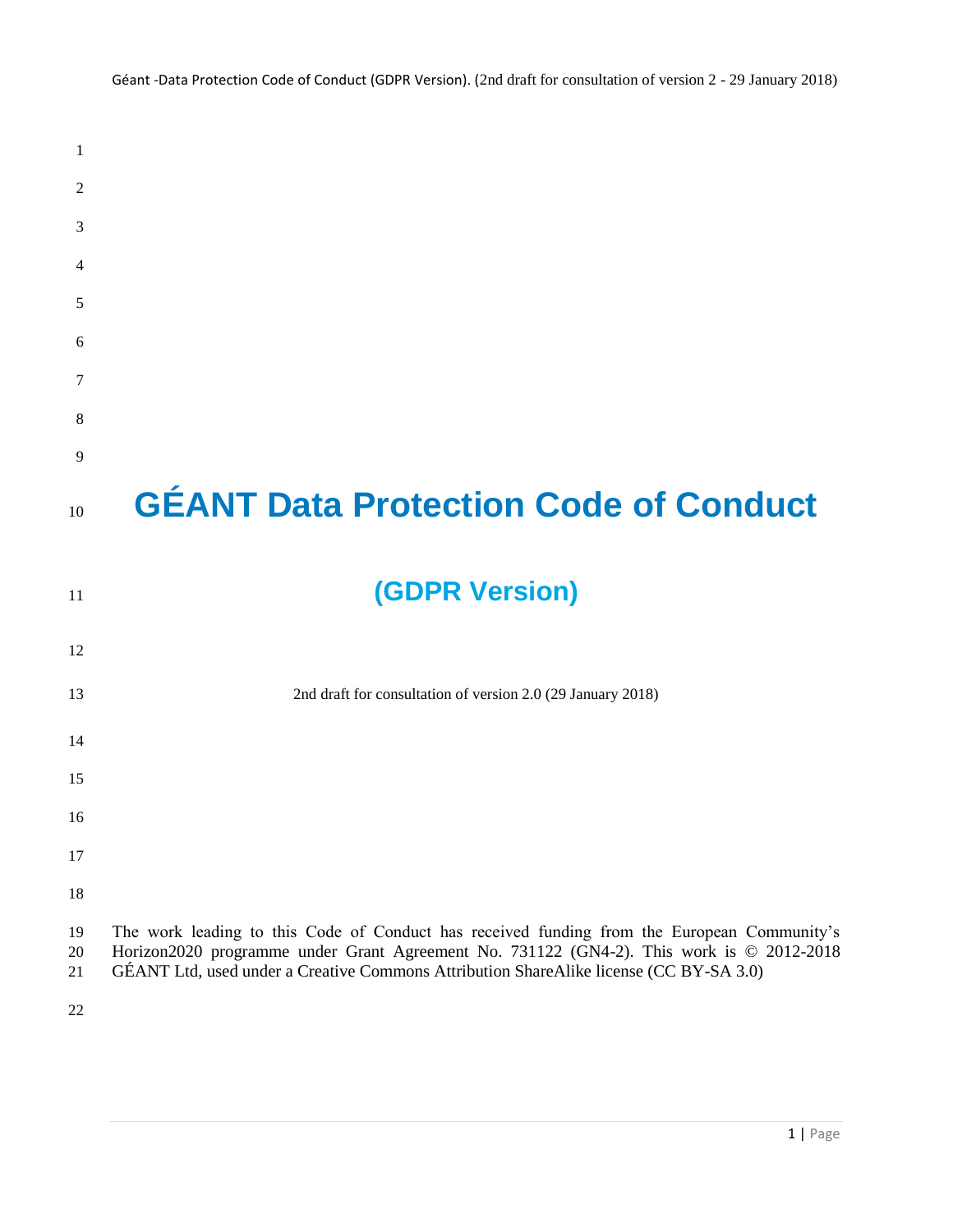<span id="page-1-0"></span>

| 23 | TABLE OF CONTENTS                                 |                |
|----|---------------------------------------------------|----------------|
| 24 | Table of contents                                 | $\sqrt{2}$     |
| 25 | <b>Purpose of this Code of Conduct</b>            | $\overline{4}$ |
| 26 | Who can adhere this code of conduct?              | $\sqrt{5}$     |
| 27 | <b>Territorial scope</b>                          | 5              |
| 28 | <b>Functional Scope</b>                           | $\sqrt{5}$     |
| 29 | Roles of the parties involved                     | $\sqrt{5}$     |
| 30 | <b>Principles of the Processing of attributes</b> | $\sqrt{6}$     |
| 31 | a. Legal compliance                               | 6              |
| 32 | b. Purpose limitation                             | $\tau$         |
| 33 | c. Deviating purposes                             | 9              |
| 34 | d. Data minimization                              | 9              |
| 35 | e. Information duty towards End User              | 10             |
| 36 | f. Information duty towards Home Organisation     | $11\,$         |
| 37 | g. Data retention                                 | 12             |
| 38 | h. Security measures                              | 13             |
| 39 | i. Security breaches                              | 13             |
| 40 | j. Transfer of personal data to third parties     | 14             |
| 41 | k. Transfer of personal data to third countries   | 15             |
| 42 | I. End User's consent                             | 16             |
| 43 | m. Liability                                      | 16             |
| 44 | n. Governing law and jurisdiction                 | 17             |
| 45 | o. Eligibility                                    | 17             |
| 46 | p. Termination of the Code of Conduct             | 17             |
| 47 | q. Survival of the code of conduct                | 18             |
|    |                                                   |                |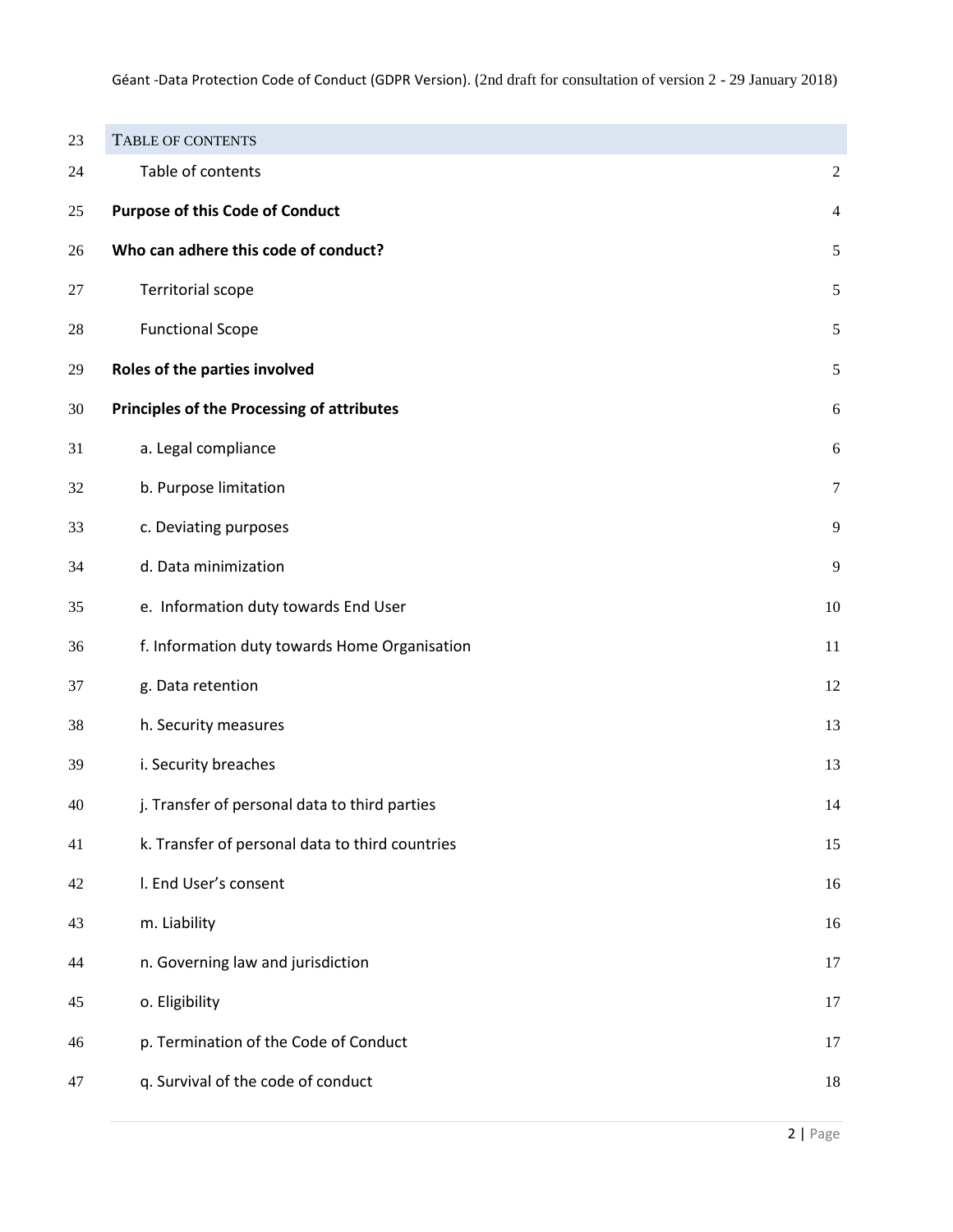| 48       | r. Precedence                                                                                   | 18 |
|----------|-------------------------------------------------------------------------------------------------|----|
| 49       | <b>Appendix 1: Information duty towards End Users</b>                                           | 20 |
| 50       | I. How to develop a Privacy Notice                                                              | 20 |
| 51       | <b>Privacy Notice Template</b>                                                                  | 20 |
| 52       | II. How the Home Organisation should inform the End User on the Attribute release               | 23 |
| 53       | Law requirements                                                                                | 23 |
| 54       | Informing the end user ("INFORM interaction")                                                   | 23 |
| 55       | General Principles for informing the user                                                       | 24 |
| 56       | Recommendations                                                                                 | 24 |
| 57       | Internationalization                                                                            | 25 |
| 58       | Sample notification                                                                             | 25 |
| 59       | Appendix 2: Information Security, technical and organisational guidelines for Service Providers | 27 |
| 60       | <b>Normative Assertions</b>                                                                     | 27 |
| 61       | 1 Operational Security [OS]                                                                     | 27 |
| 62       | 2 Incident Response [IR]                                                                        | 28 |
| 63       | 3 Traceability [TR]                                                                             | 28 |
| 64       | 4 Participant Responsibilities [PR]                                                             | 28 |
| 65       | References                                                                                      | 28 |
| 66       | Appendix 3: Handling non-compliance of service providers                                        | 30 |
| 67       | Introduction                                                                                    | 30 |
| 68       | Examples of SP non-compliance                                                                   | 30 |
| 69       | Code of Conduct monitoring body                                                                 | 31 |
| 70<br>71 | <b>Appendix 4: Glossary of Terms</b>                                                            | 32 |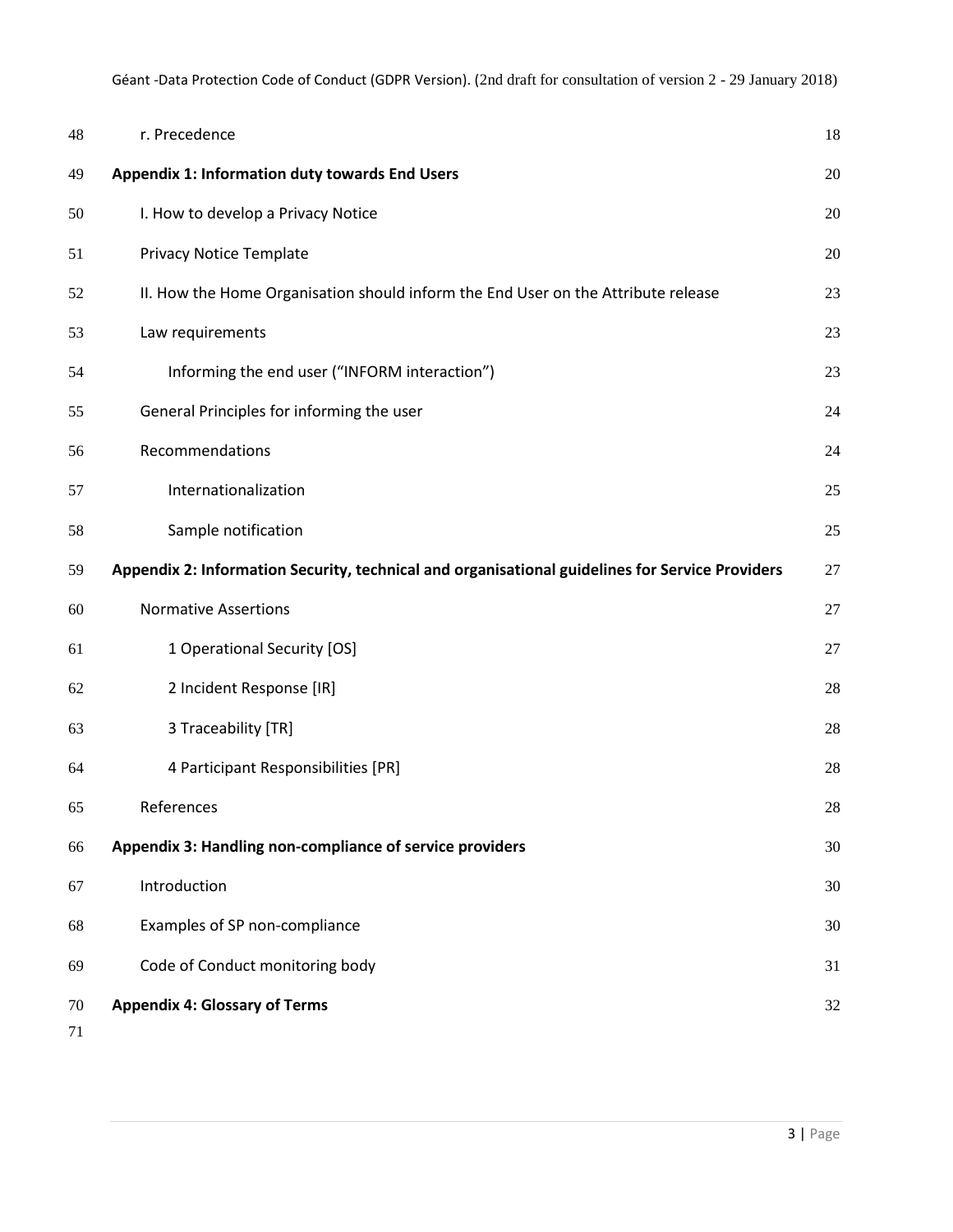# <span id="page-3-0"></span>**PURPOSE OF THIS CODE OF CONDUCT**

 This Code of Conduct relates to the processing of personal data for online access management purposes in the research and education sector and is ruled by the Regulation (EU) 2016/679 of the European Parliament and of the Council of 27 April 2016 on the protection of natural persons with regard to the processing of personal data and on the free movement of such data, and repealing Directive 95/46/EC (General Data Protection Regulation). 1 

 This Code takes into account the specific characteristics of the processing carried out in the the research and education sector and calibrates the obligations of controllers and processors, taking into account the risk likely to result from the processing for the rights and freedoms of natural persons. When drafting the Code relevant stakeholders, including data subjects, were consulted. The text of the Code takes into account the valuable submissions received and views expressed in response to the consultations.

 Without prejudice to the provisions as set forth in an agreement between the **Home Organisation** and the **Service Provider**, which in all cases takes precedence, this Code of Conduct sets the rules that Service Providers can commit to when they want to receive End Users' Attributes from **Home Organisations** or their Agent for enabling access to their Services. Home Organisations will feel more comfortable to release affiliated End Users' Attributes to the Service Provider if they can see that the Service Provider

has taken measures to properly protect the Attributes.

This Code of Conduct complies with the data protection principles stemming from the General Data

Protection Regulation (GDPR), taking account the specific characteristics of the processing carried out in

- the research and education sector, and respecting the national provisions adopted by member states.
- This Code of Conduct constitutes a binding community code for the Service Providers that have committed to it.
- This Code includes three appendices, detailing best practices on how to adhere to the rules of the Code.
- These appendices relate to:
- (1) information duties towards **End Users**,
- (2) information security guidelines for **Service Providers** and,
- (3) enforcement procedures for **non-compliance** with the Code of Conduct.

 Following article 40.2 of the GDPR, this Code of Conduct specifies the application of the GDPR for online access management in the research and education sector, such as with regard to the following principles:

- (a) fair and transparent processing;
- (b) the legitimate interests pursued by controllers in specific contexts;
- (c) the collection of personal data;

l

<sup>&</sup>lt;sup>1</sup> For further information regarding the purposes of this Code of Conduct, see the Explanatory Memorandum GEANT Code of Conduct.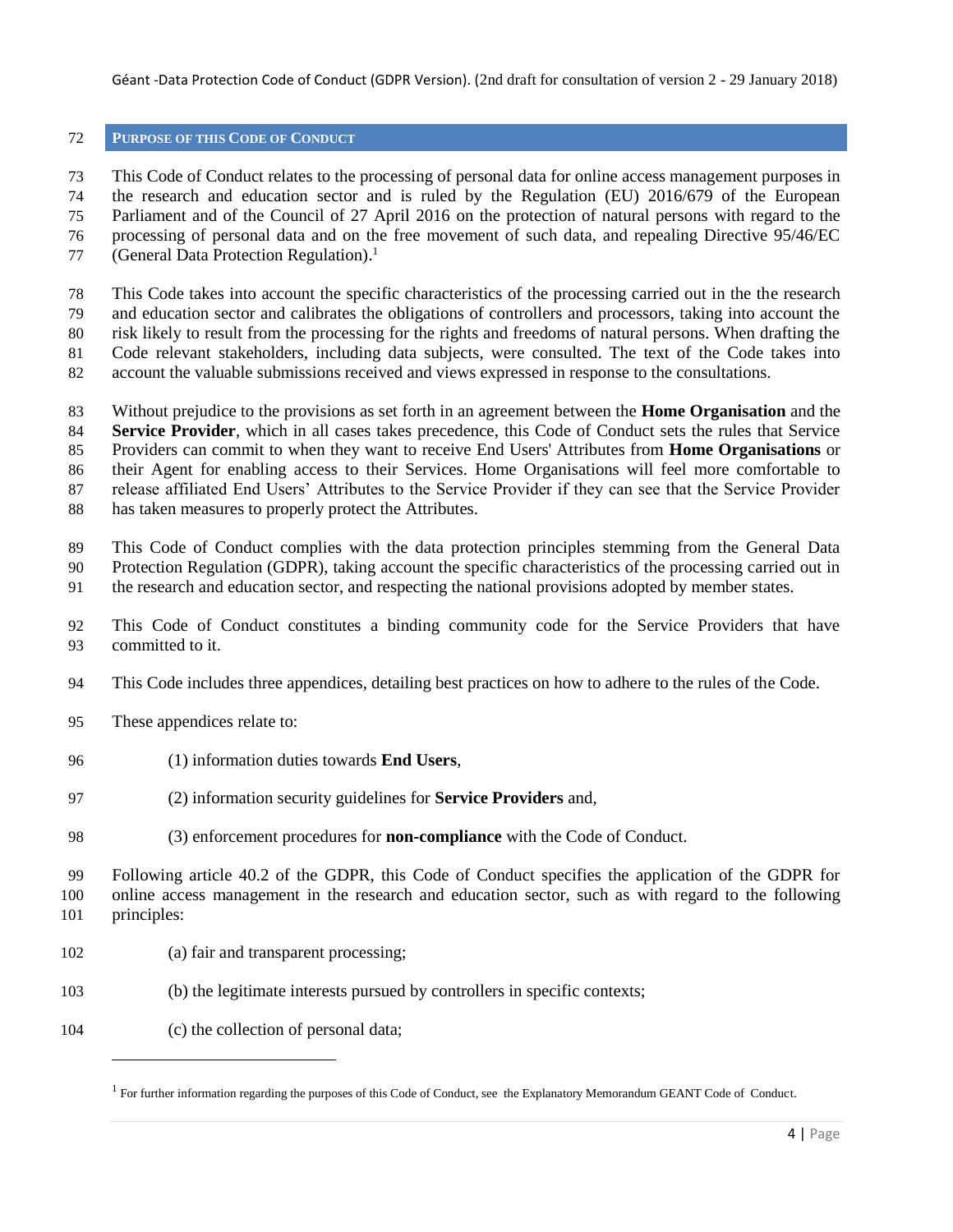- (d) the pseudonymisation of personal data;
- (e) the information provided to the public and to data subjects;
- (f) the exercise of the rights of data subjects;
- (g) the measures and procedures referred to in Articles 24 and 25 of the GDPR and the measures to ensure security of processing referred to in Article 32 of the GDPR;
- (h) the notification of personal data breaches to supervisory authorities and the communication of such personal data breaches to data subjects;
- (i) the transfer of personal data to third countries or international organisations; or
- (j) out-of-court proceedings and other dispute resolution procedures for resolving disputes between controllers and data subjects with regard to processing, without prejudice to the rights of data subjects pursuant to Articles 77.
- <span id="page-4-0"></span>**WHO CAN ADHERE THIS CODE OF CONDUCT?**

#### <span id="page-4-1"></span>TERRITORIAL SCOPE

 This Code of Conduct is addressed to any **Service Provider** established in any of the Member States of the European Union and in any of the countries belonging to the European Economic Area (all the Member States of the European Union, Iceland, Liechtenstein and Norway).

 Furthermore, **Service Providers** established in any third country offering an adequate level of data protection in the terms of the article 45 of the GDPR and International Organisations can also subscribe to this Code of Conduct.

 In addition to this, Article 40.3 of the GDPR gives the opportunity to **Service Providers** that do not fall under the territorial scope of the Regulation (Article 3, territorial scope) and that are established outside of the EEA to join this Code of Conduct in order to provide appropriate safeguards within the framework of transfers of personal data to third countries or international organisations under the terms referred to in

point (e) of Article 46(2).

#### <span id="page-4-2"></span>FUNCTIONAL SCOPE

 This Code of Conduct is limited to the processing of **Attributes which are released for enabling access to the Service** as described in clause [b. Purpose limitation.](#page-6-0)

 The Service Providers and the communities representing the Service Providers can agree to apply the Code of Conduct also to other attributes, such as those the Service Providers manage and share themselves, potentially using a community Attribute Provider server.

 In case the Service Provider uses the attributes for purposes other than enabling access to the Service, these activities fall out of the scope of this Code of Conduct.

#### <span id="page-4-3"></span>**ROLES OF THE PARTIES INVOLVED**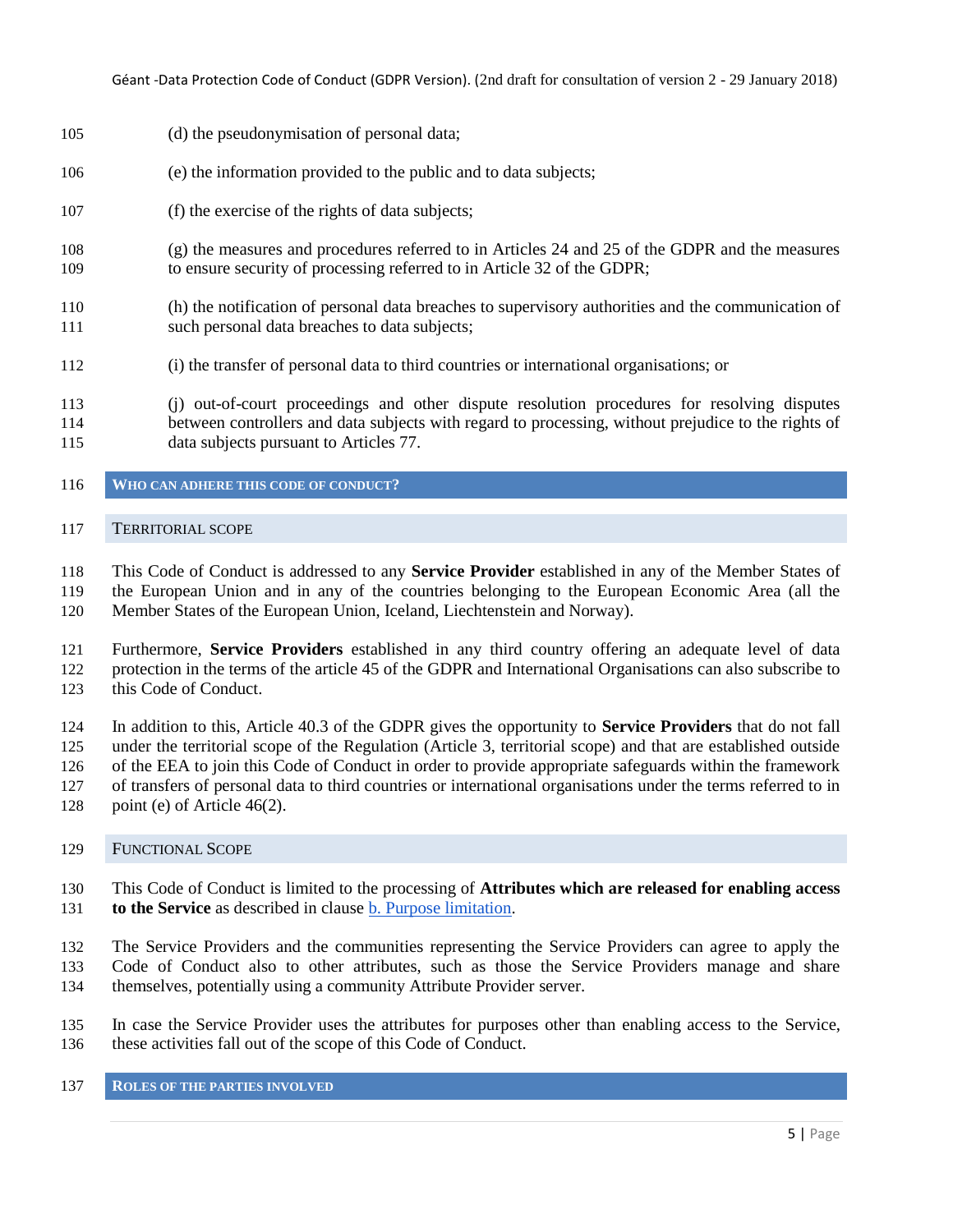This Code of Conduct is addressed to Service Providers acting as data controllers without prejudice to the

139 processing agreement between the Service Provider and the Home Organisation as described in clause r.

[Precedence.](#page-17-1)

In the context of this Code of Conduct:

- 1. A **Home Organisation** acts as a data controller as to the wider relationship with the **End User**, for example operating the Identity Provider (IdP) server in respect of the Attributes. An Agent who operates the IdP server on behalf of the **Home Organisation** acts as a data processor. This includes also the Federation Operators who operate a (potentially centralised) IdP server on behalf of the **Home Organisation**.
- 2. A **Service Provider** acts as a data controller in respect of the **Attributes**, processing them for the purposes as described in the clause [b. Purpose](#page-6-0) [limitation.](#page-6-0) In certain circumstances a **Service Provider** may be acting as a data processor, acting on behalf and as instructed by the **Home Organisation**.
- 3. An **End User** acts as a data subject whose personal data are being processed for the purposes as described in clause [b. Purpose limitation.](#page-6-0)

 The processing of the **Attributes** by the **Service Provider** for enabling access to the Service is further explained in the Service-related Privacy Notice.

 In the case that a Federation and a Federation Operator do not process the **Attributes** of the **End User**, no specific privacy notice needs to be put in place between the End User and the Federation Operator.

- <span id="page-5-0"></span>**PRINCIPLES OF THE PROCESSING OF ATTRIBUTES**
- To the extent the **Service Provider** acts as a data controller, it agrees and warrants:

# <span id="page-5-1"></span>A. LEGAL COMPLIANCE

The Service Provider warrants to only process the Attributes in accordance with: this Code of Conduct, contractual arrangements with the Home Organisation or the relevant provisions of the GDPR.

- Where the Service Provider processes the Attributes, the Service Provider shall comply with:
- 1. the processing agreement between the Home Organisation and the Service Provider;
- 2. the provisions of this Code of Conduct;
- 3. the relevant provisions of the GDPR.

 In particular, the Service Provider shall ensure that all personal data processing activities carried out in 166 this context comply with the GDPR.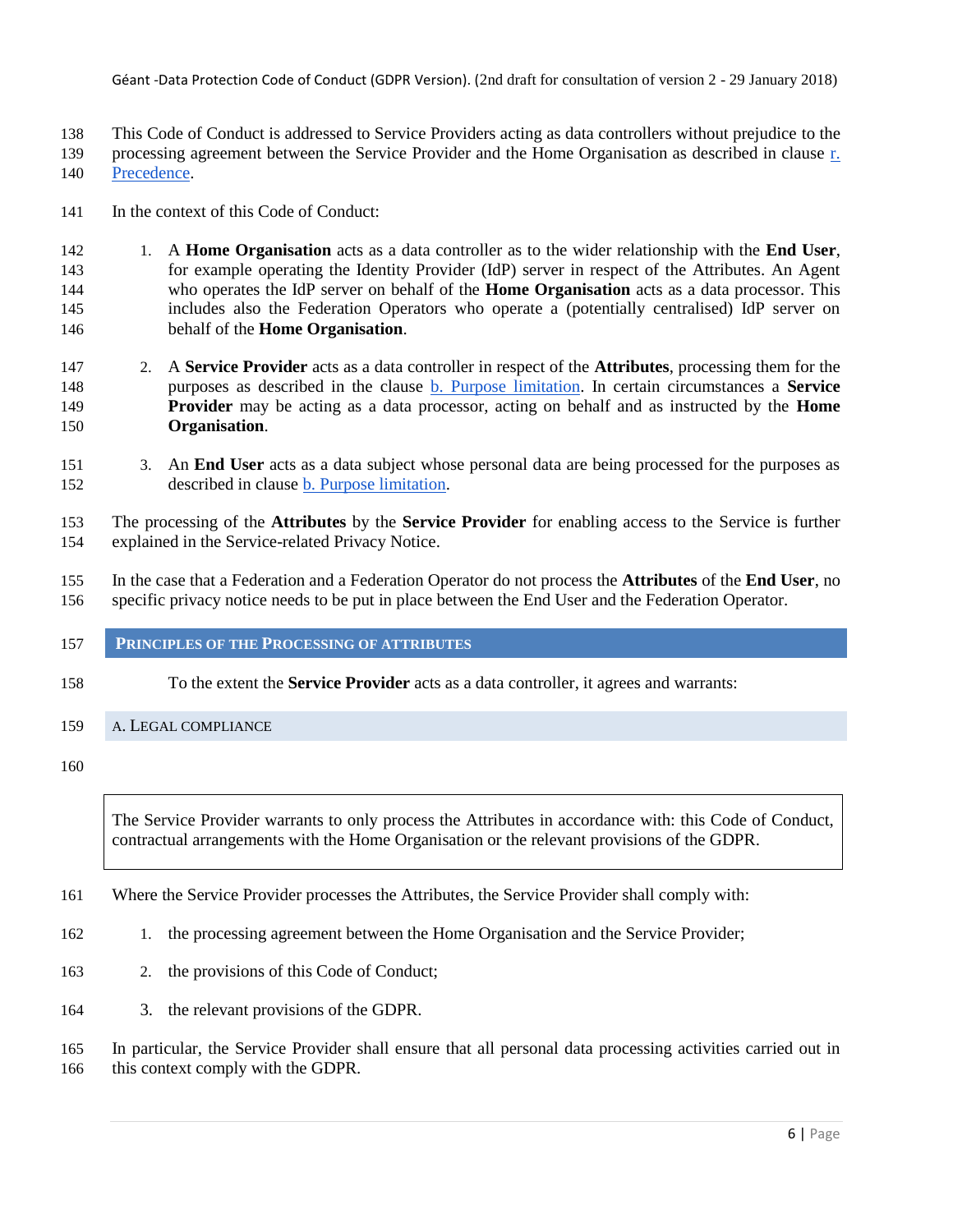The **Service Provider** based in the EEA territory commits to process the End User's **Attributes** in accordance with the applicable European data protection legislation. In principle, a Service Provider established in the EEA territory, subject to the European Data Protection legislation, shall not find himself in a situation where their national data protection laws would contradict this Code of Conduct.

 **Service Providers** established outside the EEA territory but in a country offering an adequate data protection pursuant to Article 45 of the GDPR, should assess the compliance of this Code of Conduct with their laws of its jurisdiction. If observance of any provision of the Code of Conduct would place the Service Provider in breach of such laws, the national law of his jurisdiction shall prevail over such provision of the Code of Conduct, and compliance with national law to this extent will not be deemed to create any non-compliance by the Service Provider with this Code of Conduct.

 The **Service Provider** based outside the EEA and countries offering adequate data protection commits to process the End User's Attributes in accordance with the GDPR, this Code of Conduct and any other contractual or other arrangements, such as the use of EU model clauses. Such Service Providers shall make binding and enforceable commitments to apply the appropriate safeguards, including as regards data subjects' rights, in addition to committing to abide by this Code of Conduct.

 **Service Providers** may be subject to internal regulations and policies of Intergovernmental Organisations.

Regarding the applicable law, see clause [n. Governing law and jurisdiction.](#page-16-0)

 In the event of conflict between the provisions of this Code of Conduct and the provisions of a contractual arrangement with the Home Organisation, see clause [r. Precedence.](#page-17-1)

# <span id="page-6-0"></span>B. PURPOSE LIMITATION

The **Service Provider** warrants that it will process Attributes of the **End User** only for the purposes of enabling access to the Services.

- The Attributes shall not be further processed in a manner which is not compatible with the initial purposes (Article 5.b of the GDPR).
- The Service Provider must ensure that Attributes are used only for enabling access to the Service. As far as the use of Attributes deviating purposes is concerned, see clause [c. Deviating purposes.](#page-8-0)
- In practice, enabling access to the Service covers:

 ● **Authorisation:** i.e. managing **End User's** access rights to Services provided by the **Service Provider** based on the **Attributes**. Examples of such **Attributes** are those describing the End User's **Home Organisation** and organisation unit, their role and position in the **Home Organisation** (whether they are university members, students, administrative staff, etc.) and, for instance, the courses they are taking or teaching. The provenance of those **Attributes** is important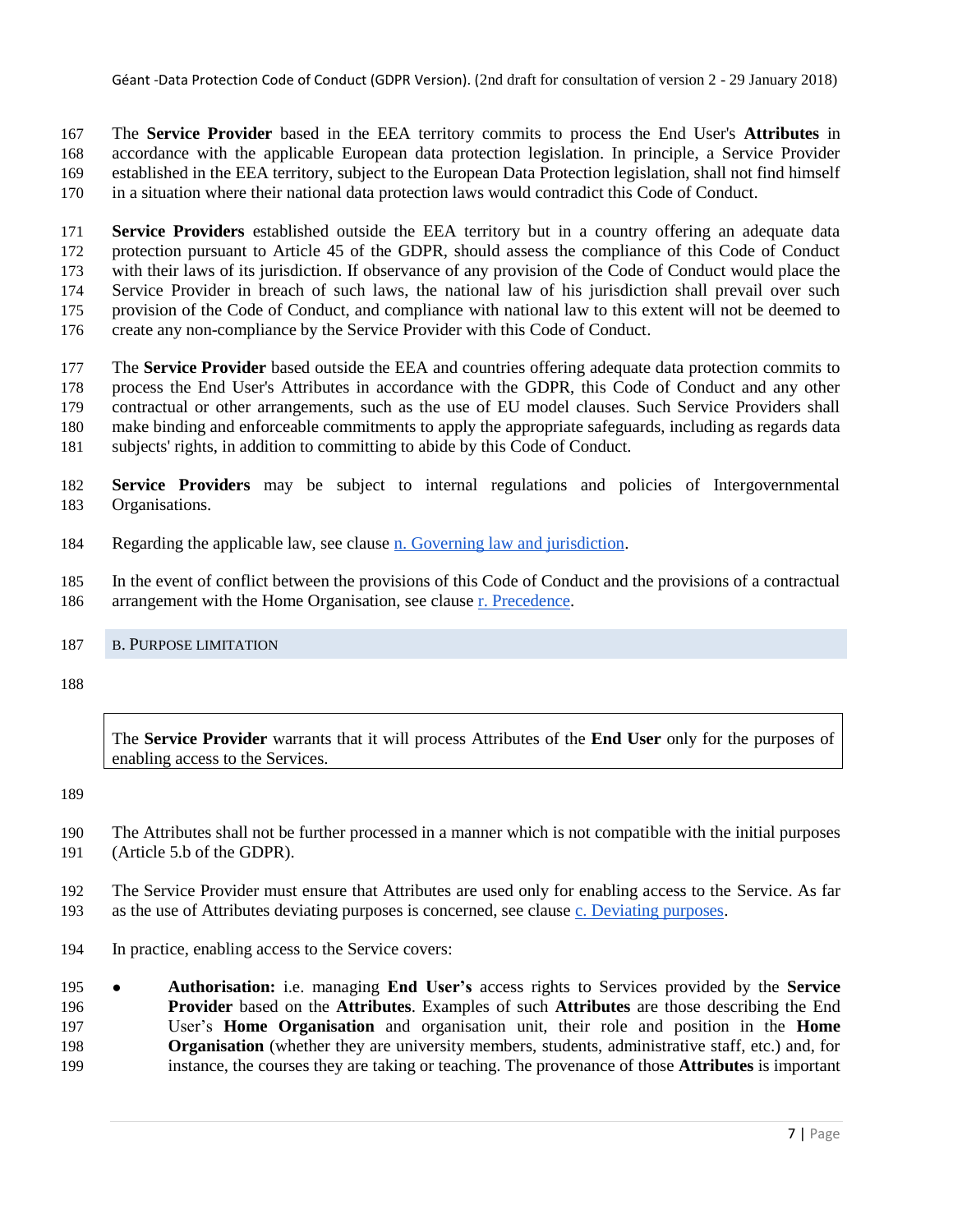- for information security purposes; therefore, authorisation cannot be based on an Attribute that a user has self-asserted.
- **Identification** i.e. **End Users** need to have a personal account to be able to access their own files, datasets, pages, documents, postings, settings, etc. The origin of an **Attribute** used for identification is important; to avoid an identity theft, one cannot self-assert their own identifier. Instead, the Identity Provider server authenticates them and provides the **Service Provider** an **Attribute** that contains their authenticated identifier.
- **Transferring real-world trust** to the online world i.e. if the **Service Provider** supports a user community that exists also in the real world, **Attributes** can be used to transfer that community to the online world. For instance, if the members of the user community know each other by name in the real world, it is important that their names (or other identifiers) are displayed also in any discussion or collaboration forum offered by the **Service Provider**. The source of those **Attributes** is important; to avoid identity theft, one must retrieve users' names from trustworthy sources and not rely on self-assertions.
- **Researcher unambiguity** i.e. ensuring that a researcher's scientific contribution is associated properly to them and not to a wrong person (with potentially the same name or initials). In the research sector, publishing scientific results is part of researchers' academic career and the researchers expect to receive the merit for their scientific contribution. There are global researcher identification systems (such as ORCID and ISNI) which assign identifiers for researchers to help scientific Service Providers to properly distinguish between researchers, even if they change their names or organisation they are affiliated with.
- **Accounting and billing:** Personal data can be processed for accounting (for instance, that the consumption of resources does not exceed the resource quota) and billing purposes. In the research and education sector, the bill is not always paid by the End User but by their Home Organisation, project, grant or funding agency.
- **Information Security:** personal data can be processed to ensure the integrity, confidentiality and availability of the Service (e.g.: incident forensic and response).
- **Other functionalities** offered by the **Service Provider** for enabling access to the Services, i.e. using **Attributes** of users for the purposes of other functionalities offered by the Service Provider. It is common that services on the Internet send e-mail or other notifications to their users regarding their services. Examples of scenarios where processing End User's email address or other contact detail falls within the scope of enabling access to the service include for instance:
- <sup>232</sup> **•** the End User's application to access the resources has been approved by the resource owner;
- <sup>234</sup>  **The End User's permission to use a resource is expiring or they are** running out of the resource allocation quota;
- **•** someone has commented on the End User's blog posting or edited their wiki page.
- See also the next clause on deviating purposes.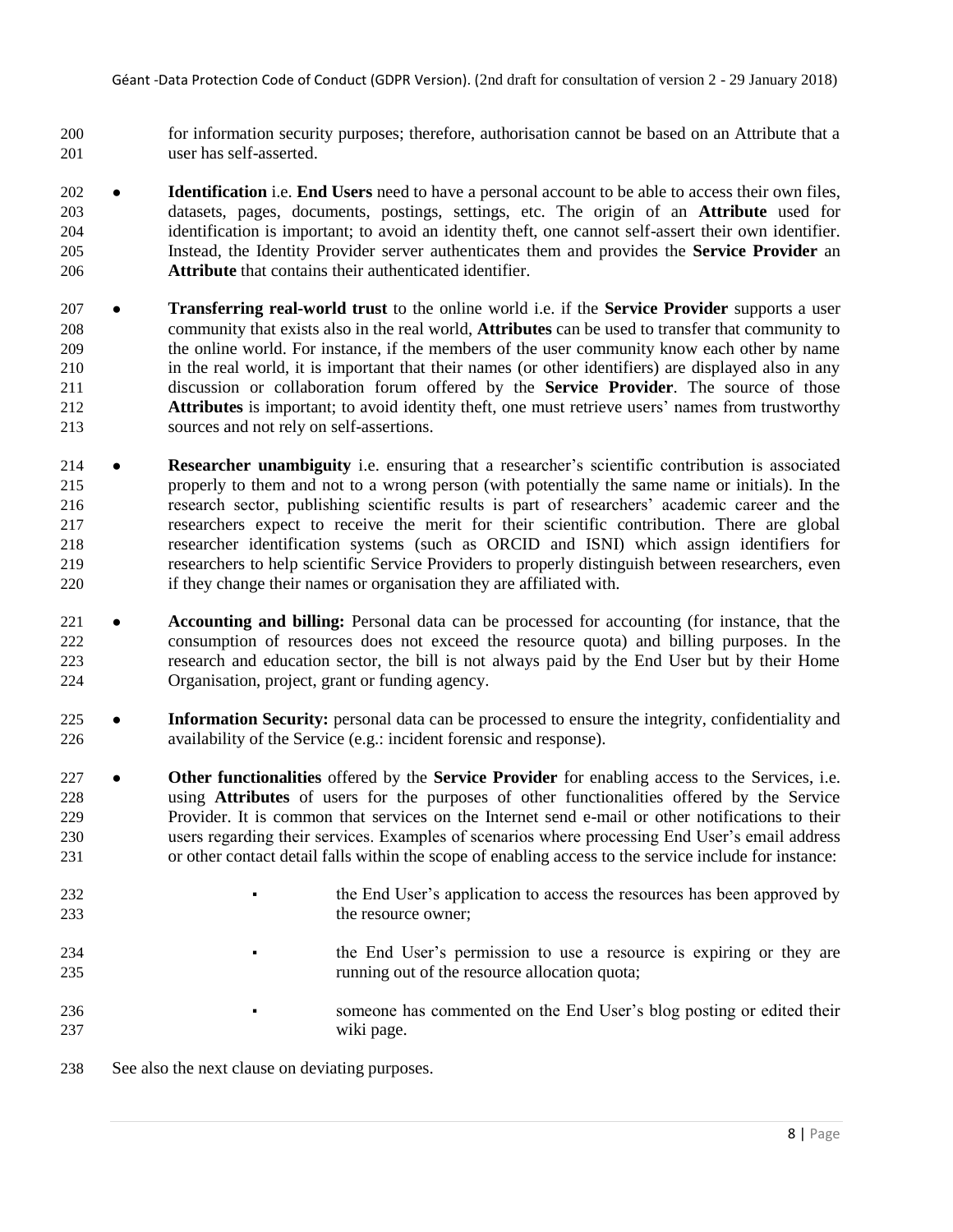### <span id="page-8-0"></span>C. DEVIATING PURPOSES

The Service Provider commits not to process the Attributes for purposes other than enabling access, unless the End User has given prior consent to the Service Provider.

 If the Service Provider wants to use the Attributes for purposes other than "enabling access to the Service" (see [b. Purpose limitation\)](#page-6-0), it can only do so if the End User gives his or her consent to the Service Provider. See also clause l. End User's consent for the requirements on consent.

244 Examples of deviating purposes<sup>2</sup> are: sending the End User commercial or unsolicited messages, including End User's e-mail address to a newsletter offering new services, selling the Attributes to third parties, transferring information to third parties such as the search history, profiling activities etc.

<span id="page-8-1"></span>D. DATA MINIMIZATION

l

The Service Provider undertakes to minimise the Attributes requested from a **Home Organisation** to those that are adequate, relevant and not excessive for enabling access to the Service and, where a number of Attributes could be used to provide access to the Service, to use the least intrusive Attributes possible.

 The following list presents examples of Attributes that are **adequate**, **relevant** and **not excessive** for enabling access in the context of the Service:

 ● an attribute (such as, eduPerson(Scoped)Affiliation, eduPersonEntitlement or schacHomeOrganisation) indicating the End User's permission to use the Service:

 ▪ a trusted value provided by the IdP is needed instead of a value self-asserted by the End User

- an attribute (such as, SAML2 PersistentId) uniquely identifying the End User required, for instance, to store the End User's Service profile:
- **•** a trusted value provided by the IdP is needed. The End User cannot self-assert their unique identifier
- if there are several alternative unique identifiers available for the Service, the least intrusive must be used:

<sup>&</sup>lt;sup>2</sup> Consult the Article 29 Working Party's [Opinion 03/2013 on purpose limitation.](http://ec.europa.eu/justice/data-protection/article-29/documentation/opinion-recommendation/files/2013/wp203_en.pdf) This document can guide the Service Provider to ascertain whether the purpose for the processing of the personal data is compatible or not.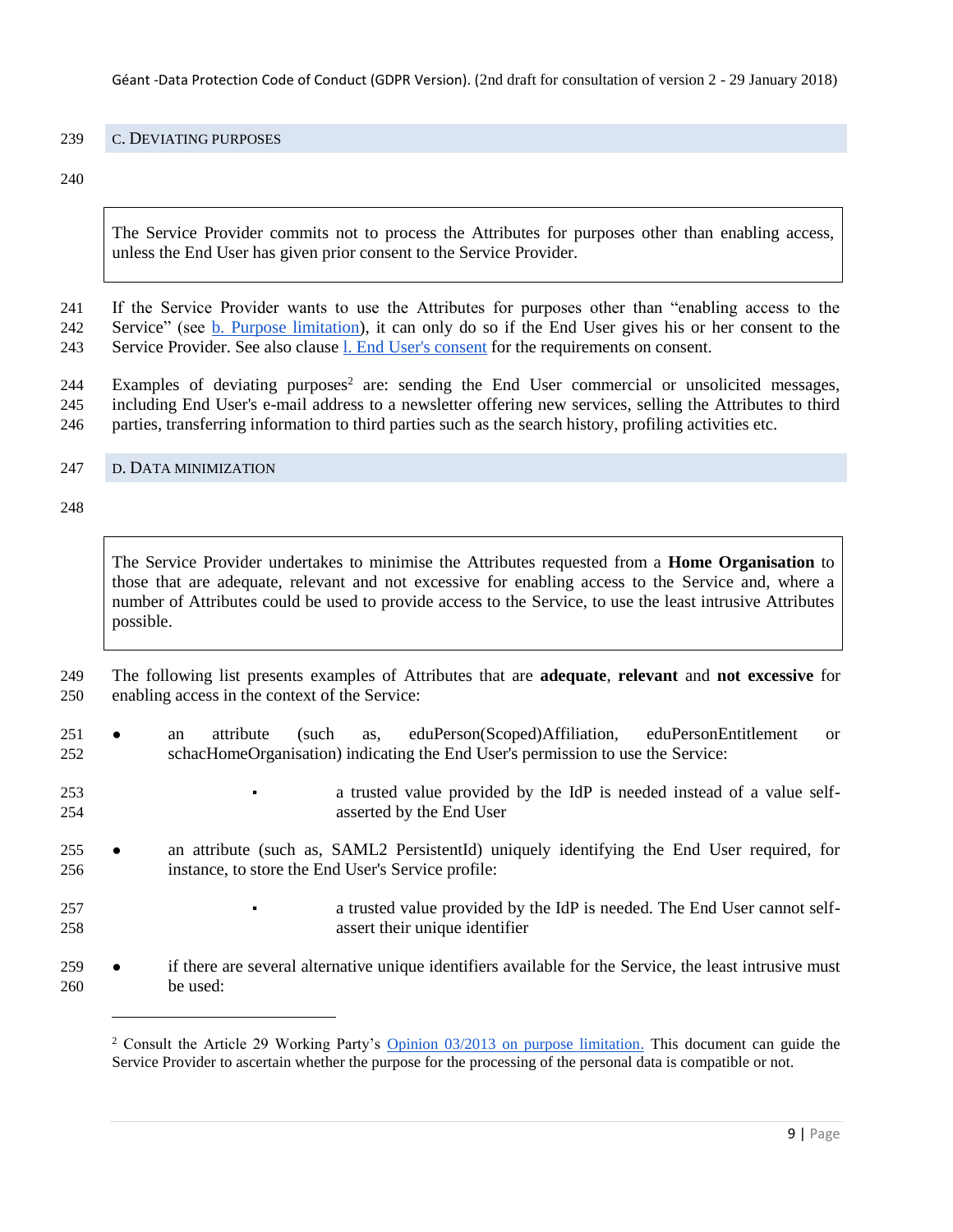| 261<br>262                      |                                      | a pseudonymous bilateral identifier (such as, SAML2 persistentId) is<br>preferred                                                                                                                                                                                                                                                                                                                                      |
|---------------------------------|--------------------------------------|------------------------------------------------------------------------------------------------------------------------------------------------------------------------------------------------------------------------------------------------------------------------------------------------------------------------------------------------------------------------------------------------------------------------|
| 263<br>264<br>265<br>266<br>267 |                                      | if enabling access to the Service requires matching the same End User's<br>accounts between two Service Providers, a Service Provider can request<br>a more intrusive identifier (such as eduPersonPrincipalName or<br>eduPersonUniqueID), whose value for a given user is shared by several<br><b>Service Providers</b>                                                                                               |
| 268<br>269<br>270<br>271        |                                      | if there is a legitimate reason for an End User (such as, a researcher) to<br>keep their identity and profile in the Service Provider even when the<br>organisation they are affiliated with changes, a permanent identifier<br>(such as, ORCID identifier) can be used                                                                                                                                                |
| 272<br>273<br>274               |                                      | a name attribute (such as commonName or DisplayName attribute) is necessary for a wiki or<br>other collaboration platform, if the End Users know each other in real life and need to be able to<br>transfer their existing real-world trust to an online environment.                                                                                                                                                  |
| 275<br>276                      |                                      | if knowing the contributor's name is important for the collaboration, the<br>name can be released.                                                                                                                                                                                                                                                                                                                     |
| 277<br>278                      |                                      | otherwise, the user may be indicated as "unknown" or a pseudonym the<br>user has selected or the system has assigned to him/her.                                                                                                                                                                                                                                                                                       |
| 279<br>280                      |                                      | e-mail address or other contact details, if it is necessary to contact the <b>End User</b> for the proper<br>functioning of the Services offered by the Service Provider.                                                                                                                                                                                                                                              |
| 281<br>282<br>283<br>284        |                                      | In the context of this Code of Conduct, under no circumstances a <b>Service Provider</b> is authorized to<br>request End User's Attribute revealing racial or ethnic origin, political opinions, religious or philosophical<br>beliefs, trade-union membership, genetic data, biometric data for the purposes of uniquely identifying a<br>natural person or data concerning health or sex life or sexual orientation. |
| 285                             |                                      |                                                                                                                                                                                                                                                                                                                                                                                                                        |
| 286                             | E. INFORMATION DUTY TOWARDS END USER |                                                                                                                                                                                                                                                                                                                                                                                                                        |
| 287                             |                                      |                                                                                                                                                                                                                                                                                                                                                                                                                        |
|                                 |                                      |                                                                                                                                                                                                                                                                                                                                                                                                                        |

<span id="page-9-0"></span>The **Service Provider** shall provide -at first contact- the **End User** with a Privacy Notice.

This Privacy Notice must be concise, transparent, intelligible and provided in an easily accessible form.

The Privacy Notice shall contain at least the following information:

- the name, address and jurisdiction of the **Service Provider**; where applicable
- the contact details of the data protection officer, where applicable;
- the purpose or purposes of the processing of the **Attributes**;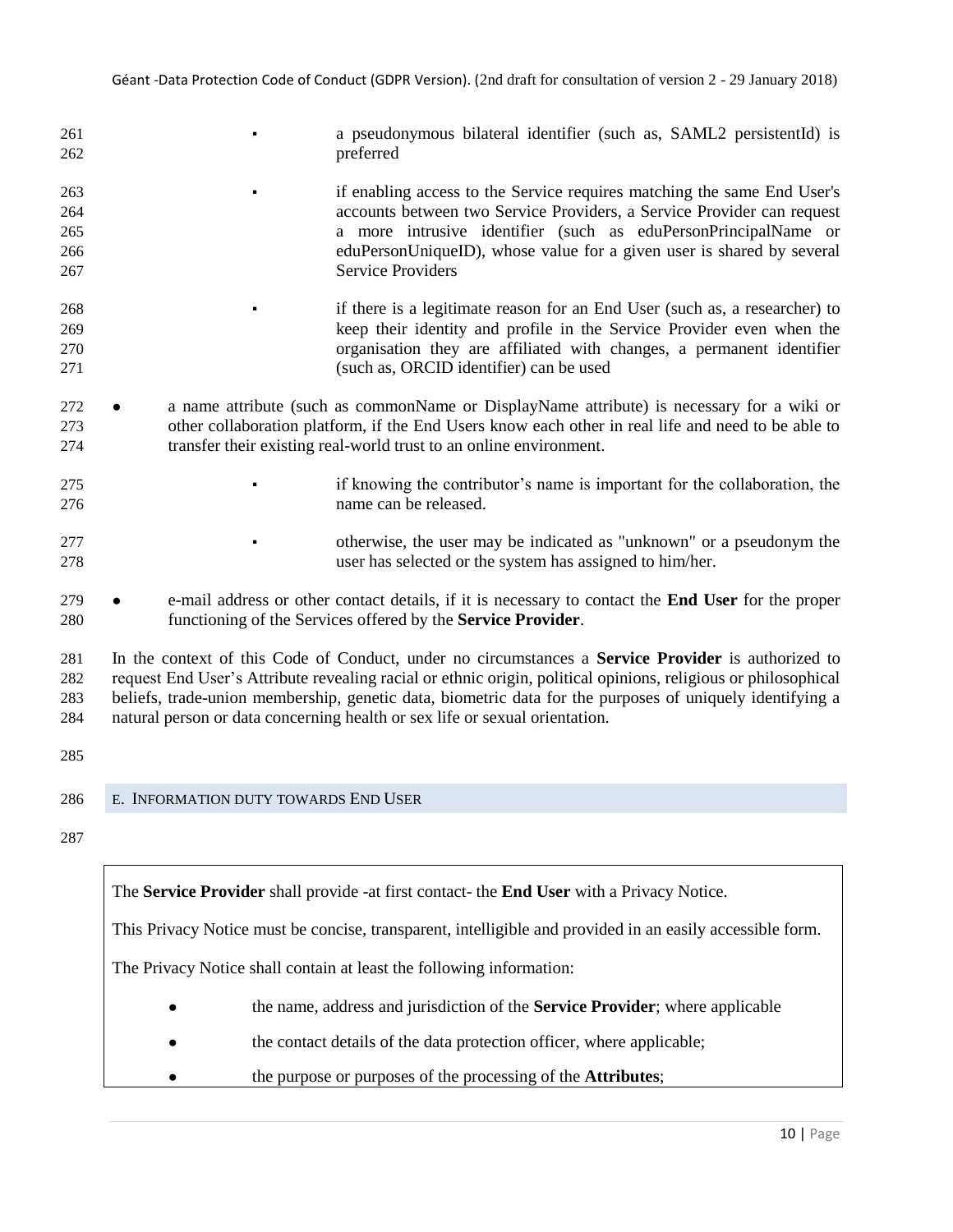● a description of the **Attributes** being processed as well as the legal basis for the processing; the third party recipients or categories of third party recipient to whom the Attributes might be disclosed, and proposed transfers of **Attributes** to countries outside of the European Economic Area; ● the existence of the rights to access, rectify and delete the **Attributes** held about the **End User**; ● the retention period of the **Attributes**; a reference to this Code of Conduct: • the right to lodge a complaint with a supervisory authority;

288 The Privacy Notice can be, for instance, linked to the front page of the Service. It is important that the 289 **End User** can review the policy before they log in for the first time. The Privacy Notice shall use clear 290 and plain language.

291 The Service Provider needs to describe in its Privacy Notice how they can exercise their right to access, 292 request correction and request deletion of their personal data.

 The **Service Provider** may include additional information, but must include as a minimum the information described above. The additional information could for example refer to the additional data processing activities of the **Service Provider**. Additional processing activities must comply with the provisions of clause [c. Deviating purposes](#page-8-0) and be included in the Privacy Notice.

297 The Service Providers are advised to make use of the Privacy Notice template that belongs to the 298 supporting material of the Code of Conduct in [Appendix 1: Information duty towards End Users.](#page-19-0)

# <span id="page-10-0"></span>299 F. INFORMATION DUTY TOWARDS HOME ORGANISATION

300

The **Service Provider** commits to provide to the **Home Organisation** or its Agent at least the following information:

- a) a machine-readable link to the Privacy Notice;
- b) indication of commitment to this Code of Conduct;
- c) any relevant updates or changes in the local data protection legislation that may affect this Code of Conduct.
- 301 GÉANT has put in place a scalable technical solution allowing Service Providers to add their adherence
- 302 to this Code of Conduct and to communicate its Privacy Notice's URL. This information is shared with
- 303 the Home Organisation's Identity Provider server prior to sharing the End User's Attributes to the Service
- 304 Provider, enabling the Home Organisation to present it to the End User as described in [Appendix 1.II.](#page-19-0)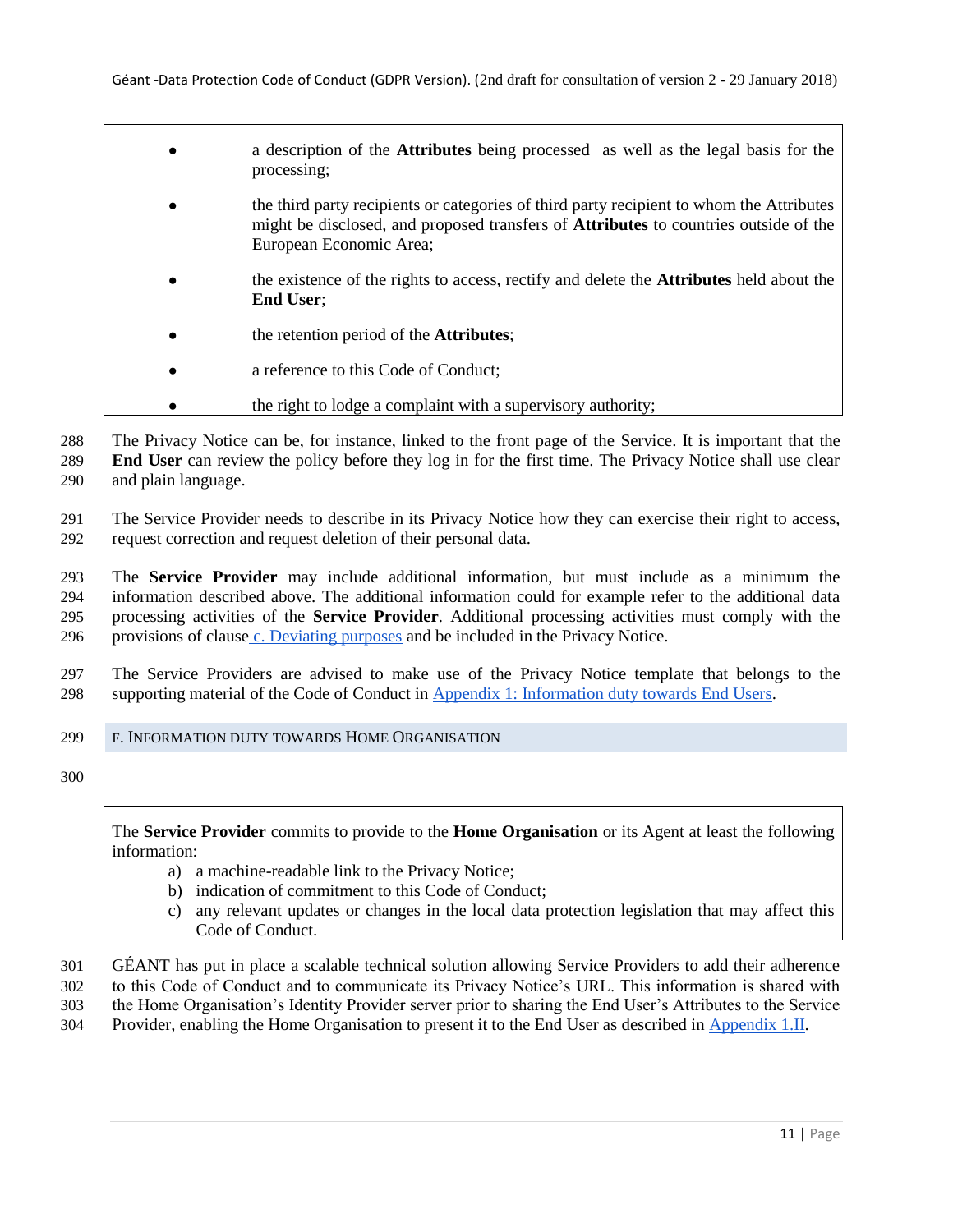Géant -Data Protection Code of Conduct (GDPR Version). (2nd draft for consultation of version 2 - 29 January 2018)

 The current technical infrastructure is based on standard SAML 2.0 metadata management and distribution system operated by Federation operators. However this Code of Conduct will apply despite the future changes in the technical infrastructure.

### <span id="page-11-0"></span>G. DATA RETENTION

The Service provider shall delete or anonymize all **Attributes** as soon as they are no longer necessary for the purposes of providing the Service.

 Under the GDPR, anonymized data does not constitute personal data; therefore, anonymized data can be kept indefinitely.

The retention period of the **Attributes** depends on the particularities of the Service and it needs to be

decided by the **Service Provider**. However, a **Service Provider** shall not store the **Attributes** for an

unlimited or indefinite period of time.

 The **Service Provider** has to implement an adequate data retention policy compliant with the GDPR and other applicable data protection legislation. The existence of this policy must be communicated in the Service Provider's Privacy Notice (see clause e. Information duty towards End User).

 For instance, the **Attributes** could be deleted after the expiration of the **End User's** session in the web Service. On the other hand, for other Services, it may be necessary to store the **Attributes** for a longer period of time.

 In principle the personal data must be deleted or anonymised if the **End User** (or their **Home Organisation**) no longer wishes to use the Service.

 However, in many cases, the **End User** does not explicitly inform the **Service Provider** that they no longer wish to use the Service, they just do not log in to the Service anymore. In this case it is considered as a good practice to delete or anonymise the **End User's** personal data if they have not logged in for 18 months.

 On the other hand, there are also circumstances where an **End User** not signing in does not necessarily mean that they no longer wish to use the Service. The **Service Provider** shall implement appropriate processes to manage this type of situations. For instance:

- if the Service is an archive for scientific data, the researchers who deposit their datasets to the archive may still remain the owners or custodians of the dataset although they do not log in for a while.
- if the Service is a Git (a widely used source code management system) an **End User** uses to publish their computer program code, the **End User** may still want to be able to log in and maintain their code, although they have not logged in for a while.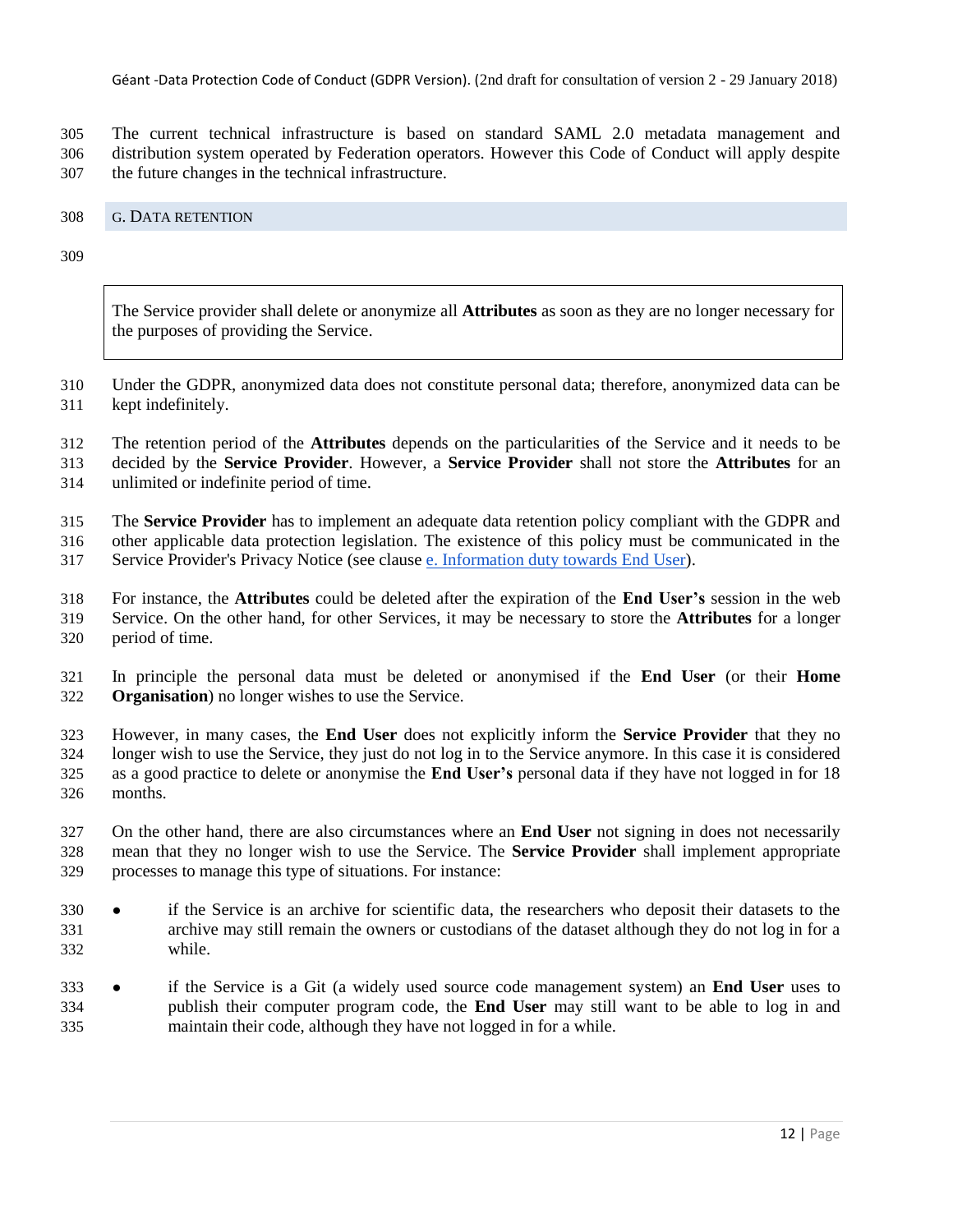- if the Service is a repository where researchers publish their scientific findings and contribution, the researchers still want to have their name and other **Attributes** attached to the finding, although they do not regularly log in.
- if the Service is a collaborative application (such as, a wiki or a discussion board) where the **End User** has their name or other **Attribute** attached to their contribution to let the other users learn and assess the provenance of the contribution and attribute it to a specific person.
- The Personal Data, including log files, do not need to be removed or anonymised as long as they are needed:
- for archiving purposes in the public interest, scientific or historical research purposes or statistical purposes;
- for compliance with a legal obligation which requires processing by International, European or Member State law to which the **Service Provider** is subject;
- for the performance of a task carried out in the public interest;
- 349 for the establishment, exercise or defence of legal claims, such as resource allocation or invoices;
- for exercising the right of freedom of expression and information.

# <span id="page-12-0"></span>H. SECURITY MEASURES

The **Service Provider** warrants taking appropriate technical and organisational measures to safeguard Attributes against accidental or unlawful destruction or accidental loss, alteration, unauthorized disclosure or access. These measures shall ensure a level of security appropriate to the risks represented by the processing and the nature of the data to be protected, having regard to the state of the art and the cost of their implementation.

 The **Service Provider** shall implement the security measures described in [Appendix 2: Information](#page-26-0)  [Security, technical and organisational guidelines for Service Providers.](#page-26-0) The Service Provider can also implement such additional security measures which, evaluated together, provide at least the same level of security as the level of security provided by the measures described in Appendix 2.

#### <span id="page-12-1"></span>I. SECURITY BREACHES

The **Service Provider** commits to, without undue delay, report all suspected privacy or security breaches, meaning any breach of security leading to the accidental or unlawful destruction, loss, alteration, unauthorised disclosure of, or access to, personal data transmitted, stored or otherwise processed concerning the **Attributes** to the **Home Organisation** or its Agent and, where this is legally required, to the competent data protection authority and/or to the **End Users** whose data are concerned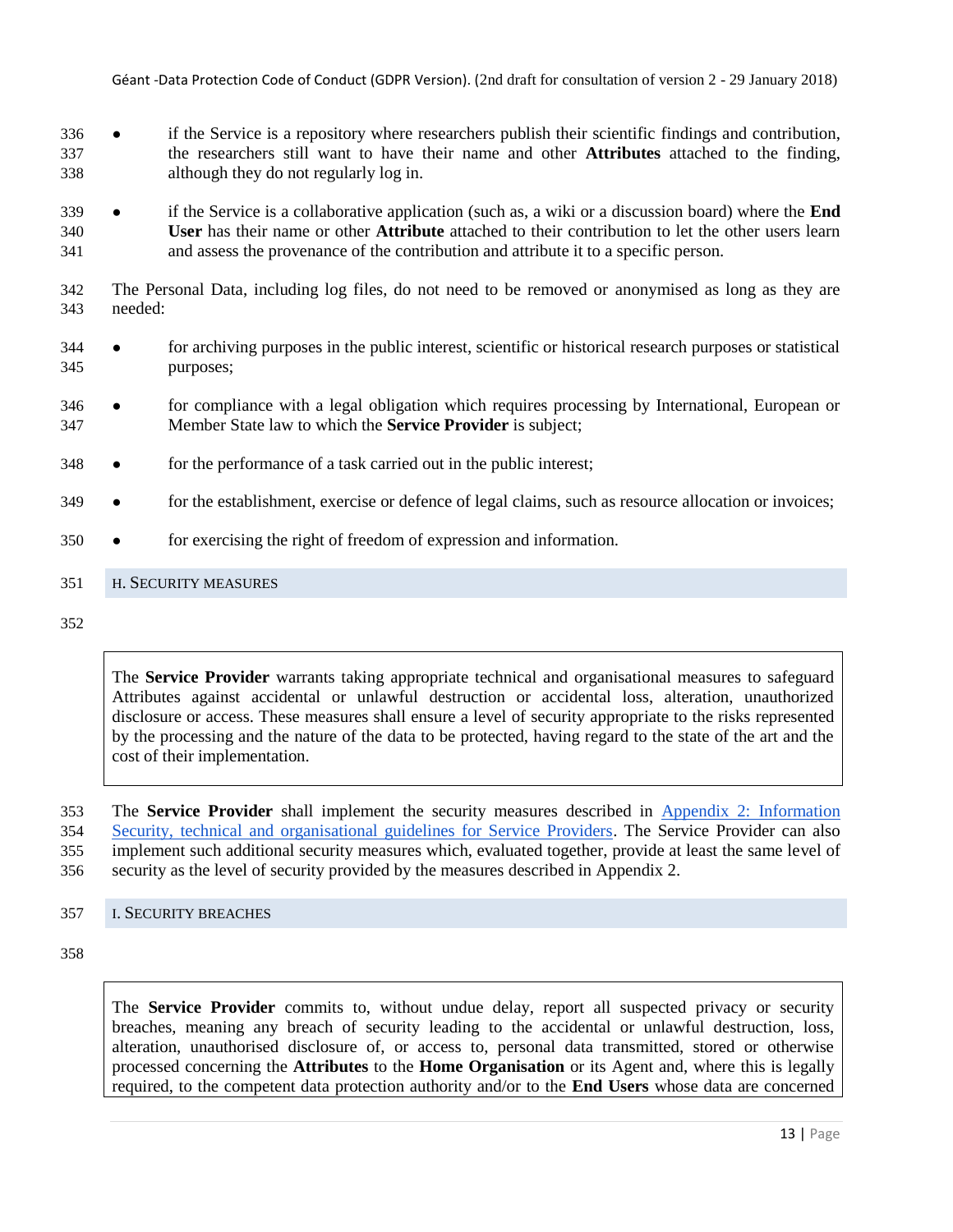by the security or privacy breach.

 Article 33 of the GDPR describes the conditions when a personal data breach must be notified to the supervisory authority. This clause imposes an obligation to notify also the Home Organisation, to allow them taking the necessary technical and organisational measures for mitigating any risk the **Home Organisation** may be exposed to.

 For example, if the **Service Provider** suspects that one or more user accounts in the **Home Organisation** has been compromised, the **Service Provider** contacting the **Home Organisation** enables the **Home Organisation** to take measures to limit any further damage (such as, suspend the compromised accounts) and to start the necessary actions to recover from the breach, if any.

 The Service Provider shall use the security contact point of the Home Organisation or its Agent as provided in the technical infrastructure (currently, SAML 2.0 metadata), if available, for the reporting. When a security contact is not provided, the Service Provider shall communicate with alternative contact points.

<span id="page-13-0"></span>J. TRANSFER OF PERSONAL DATA TO THIRD PARTIES

The Service Provider shall not to transfer Attributes to any third party (such as a collaboration partner) except:

a) if mandated by the Service Provider for enabling access to its Service on its behalf, or

b) if the third party is committed to the Code of Conduct or has undertaken similar duties considered sufficient under the data protection law applicable to the Service Provider or

c) if prior Consent has been given by the End User.

 The Service Provider shall not transfer Attributes to any third party (such as a collaboration partner) except:

 a) if the third party is a data processor for the Service Provider in which case an ordinary controller-processor relationship applies between the Service Provider and the third party working on behalf of the Service Provider. The Service Provider must conclude a written agreement with such data processor in accordance with applicable laws. b) if the third party is also committed to the Code of Conduct. This is expected to be the case for various collaborative research scenarios, where the Service is provided to the **End User** by several data controllers working in collaboration. A typical scenario is a proxy setup where a research collaboration has a **Service Provider** that receives **Attributes** from **Home Organisations** and passes on (parts of) those **Attributes** to third parties providing the actual or additional Services. In that case, the proxy **Service Provider** must make sure all third parties receiving Attributes are committed to the Code of Conduct or similar.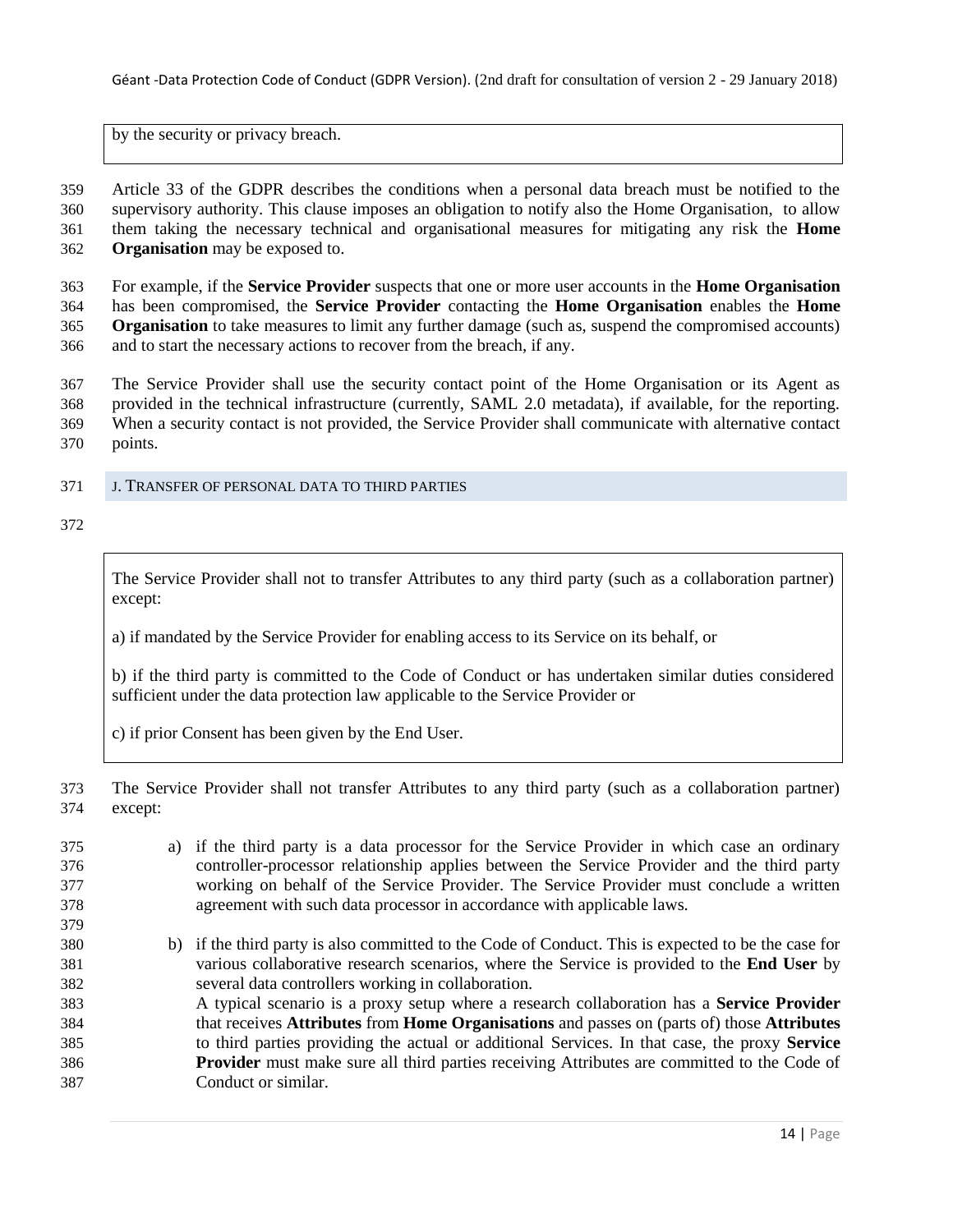In contrast, if none of the **Attributes** received from the **Home Organisation** are being passed on, e.g. when only an internal identifier assigned by the proxy is sent to the third parties, the proxy does not need to make sure those third parties are committed to the Code of Conduct.

 In a Service Provider proxy set-up, the organisation acting as the proxy (and operating the proxy server) needs to assume a role as the intermediary between the **Home Organisation** and the third party. For instance, the proxy needs to relay the suspected privacy or security breaches to the **Home Organisation** or its Agent, as described in clause [h. Security measures.](#page-12-0)

- c) if prior consent has been given by the **End User.** For the requirements of such consent, see clause l. End User's consent.
- If transfer to a third party includes also a transfer to a third country, the next clause imposes further requirements.
- <span id="page-14-0"></span>K. TRANSFER OF PERSONAL DATA TO THIRD COUNTRIES

1. Transfers to parties that have **not** adhered to this Code of Conduct established outside the EEA The **Service Provider** guarantees that, when transferring **Attributes** to a party that has not adhered to this Code of Conduct and that is based outside the European Economic Area or in a country without an adequate level of data protection pursuant to Article 45.1 of the GDPR or the recipient is an International Organisation, to take appropriate safeguards.

2. Transfers among Service Providers that have adhered to the Code of Conduct.

This Code of Conduct constitutes an adequate legal basis for cross-border transfers of Attributes among the Service Providers that have adhered to it, whether the Service Provider receiving the Attributes is established in the European Economic Area or not. In other terms, the Code of Conduct legitimates cross-border transfers among the parties that have committed to the Code of Conduct.

 Under European data protection legislation, transfers of personal data from the European Economic Area to third countries that do not offer an adequate level of data protection are restricted, unless the recipient territory ensures a so-called *"adequate level of protection"*. However, there is an exhaustive list of derogations to this general prohibition that are relevant for this context:

- **Consent of the End User**: The unambiguous consent of the data subject legitimates data transfers to third countries, even if the recipient does not offer an adequate level of protection. The Service Provider may rely on the End User's freely given informed revocable Consent as described in clause l. End User's consent.
- **Contractual guarantees**: The existence of an appropriate contractual framework, supported by Standard contract clauses, either adopted by the European Commission or by a supervisory authority, the use of appropriate safeguards such as Binding Corporate Rules or other legally binding and enforceable instruments are recognised methods of transferring personal data. The use of Standard contract clauses does not exclude the possibility for the contracting parties to include them in a wider contract nor to add other clauses as long as they do not enter in contradiction. When using EU model clauses, the Service Provider needs to verify and ascertain that the other party is able to comply with all contractual obligations set out in the model clauses, especially taking into account local law applicable to such party.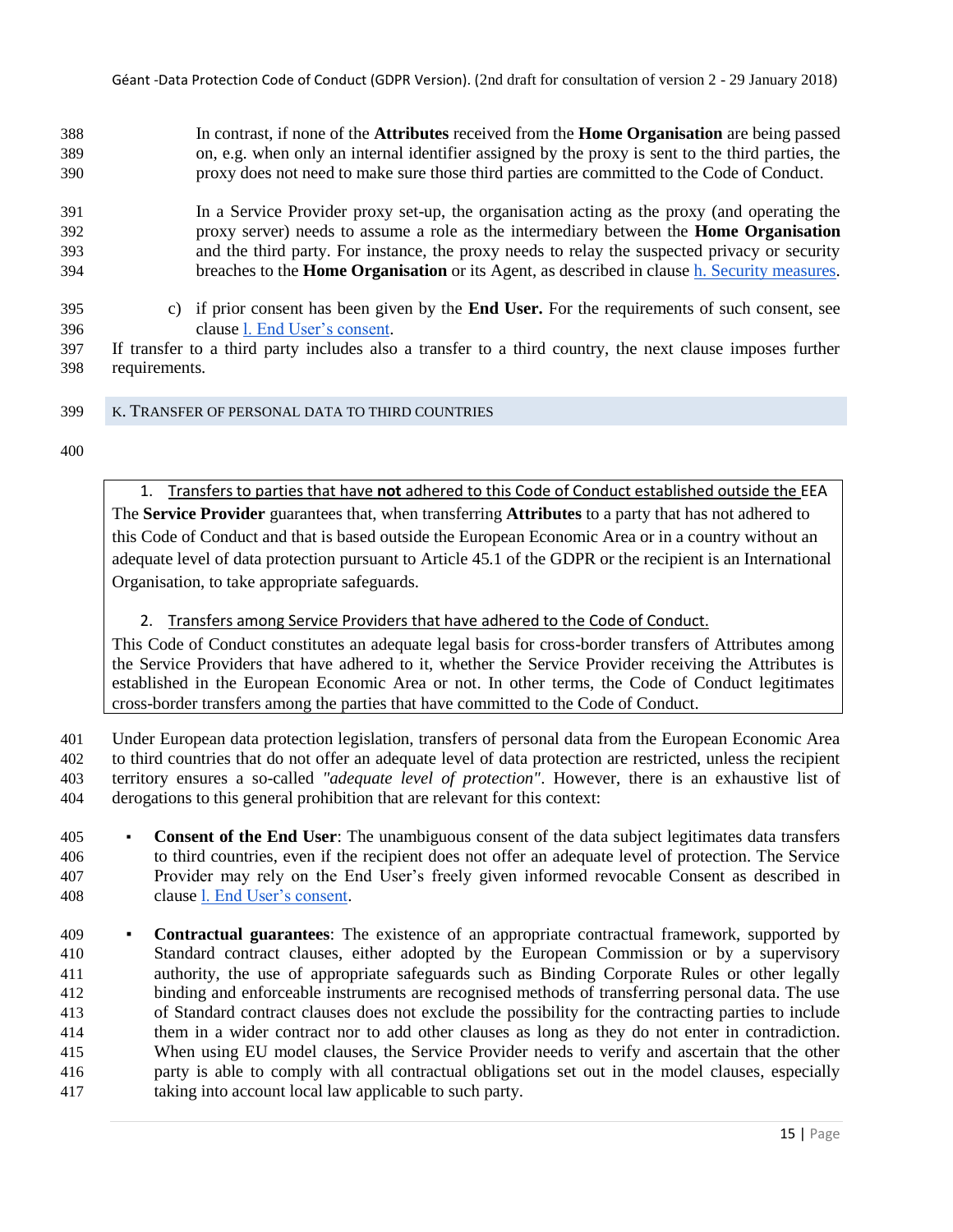Géant -Data Protection Code of Conduct (GDPR Version). (2nd draft for consultation of version 2 - 29 January 2018)

- **Approved code of conduct:** an approved code of conduct pursuant to Article 40 together with binding and enforceable commitments of the controller or processor in the third country to apply the appropriate safeguards, including as regards data subjects' rights.
- Notice that if transferring Attributes to a third country involves also a transferring them to a third party, also clause j. Transfer of personal data to third parties needs to be satisfied.

### <span id="page-15-0"></span>L. END USER'S CONSENT

Consent must be freely given, specific, informed and must unambiguously indicate the **End User's** wishes by which he or she, by a statement or by a clear affirmative action, signifies agreement to the processing of his or her personal data.

425 When a Service Provider relies on End User's consent (e.g. [c. Deviating purposes,](#page-8-0) j. Transfer of personal

 data to third parties, [k. Transfer of personal data to third countries](#page-14-0) ), it can be provided by a written statement, including by electronic means. This could include ticking a box when visiting an internet

website, choosing technical settings for information society services or another statement or conduct

which clearly indicates the data subject's acceptance of the proposed processing of his or her personal

- data. Consent shall always be documented. Furthermore, the **End User** shall be able to withdraw his/her
- consent online.

 Following Recital 43 of the GDPR, the Service Provider shall not rely on consent when there is a clear imbalance between the End User and the Service Provider.

 Notice that this Code of Conduct for Service Providers does not make normative requirements on the Home Organisation's legal grounds to release Attributes to the Service Provider. However, the user interaction presented in Appendix 1 assumes the Attribute release is not based on the End User's consent.

<span id="page-15-1"></span>M. LIABILITY

The Service Provider agrees to hold harmless the **End User**, the **Home Organisation** as well as the Agent who has suffered damage as a result of any violation of this Code of Conduct by the **Service Provider** as determined in a binding and enforceable judicial ruling.

- In the event of damages related to the breach of this Code of Conduct (i.e.: using the **Attributes** for other
- purposes, storing sharing the **Attributes** with third parties etc.), the **Service Provider** will hold the other
- parties harmless following a binding and enforceable judicial ruling.

For example, in case an **End User** files a complaint against his or her **Home Organisation** for unlawful

- release of **Attributes**, and it turns out that a **Service Provider** has released the **Attributes** to a third party,
- the **Home Organisation** will be held harmless against the **End User** by the **Service Provider** if it can
- prove the **Service Provider** has not complied with all the obligations of this Code of Conduct.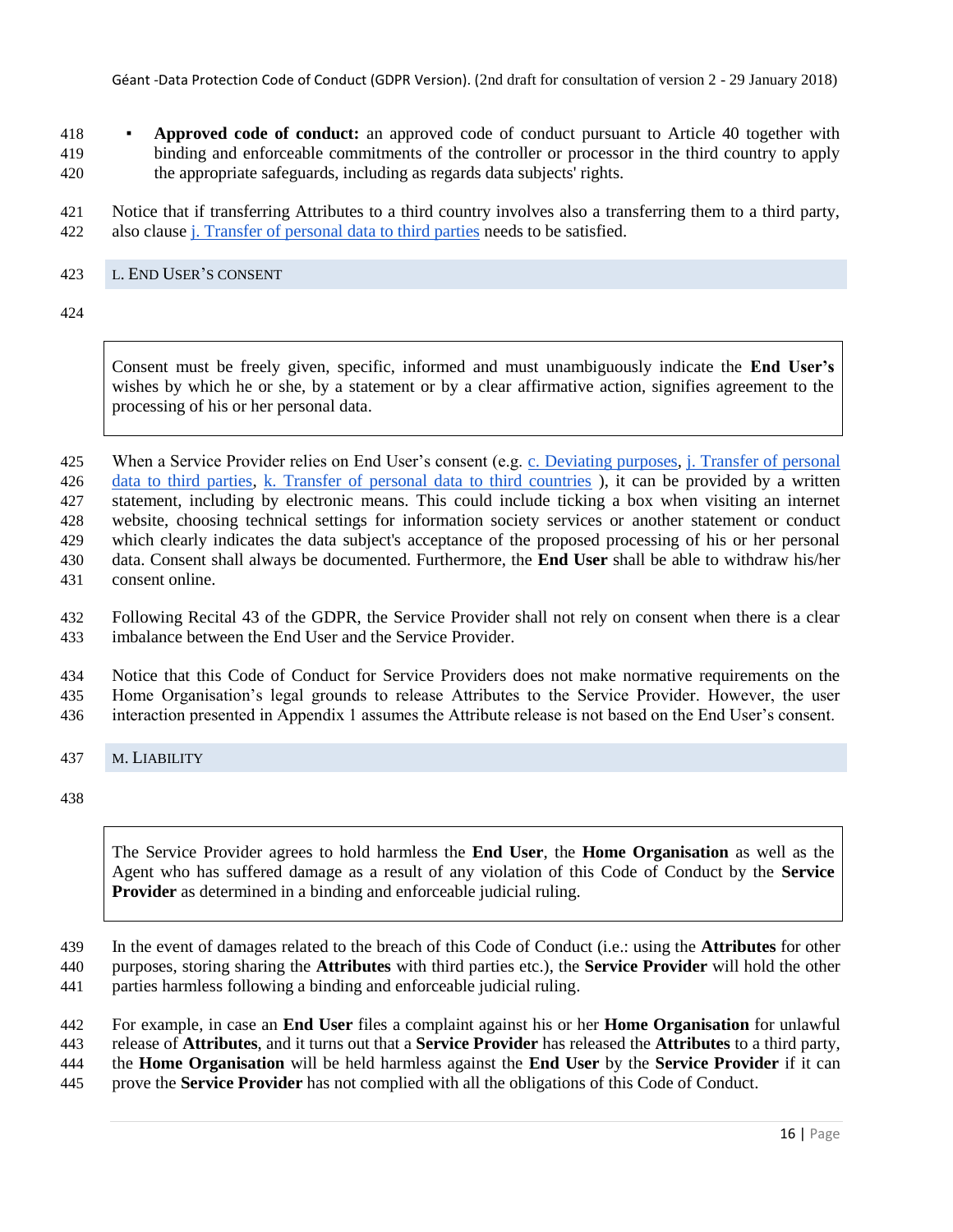446

### <span id="page-16-0"></span>447 N. GOVERNING LAW AND JURISDICTION

448

This Code of Conduct shall be interpreted in the light of the GDPR and of the guidance issued by the European Data Protection Board, always without prejudice to any privileges and immunities of Service Providers being International Organisations, as these are awarded by their constituent and/or statutory documents and international law.

This Code of Conduct shall be governed by the Dutch laws and court unless the parties agree to have it governed by other national legislation or courts of one of the EU Member States.

 If there are disputes regarding the validity, interpretation or implementation of this Code of Conduct, the parties shall agree on how and where to settle them, based on guidance issued by the regulatory 451 authorities such as the European Data Protection Board or it predecessor.<sup>3</sup> For instance, if there is a dispute between a Home Organisation and Service Provider who are established in the same EU Member State, the parties can agree on using the local law and court. If one of the parties prefers arbitration the parties can also agree on an arbitration court. If the parties cannot come to an agreement, the Dutch laws and courts are assumed.

#### <span id="page-16-1"></span>456 O. ELIGIBILITY

457

The Code of Conduct must be implemented and executed by a duly authorized representative of the **Service Provider**.

458 Each **Service Provider** must make sure that the commitment to this Code of Conduct is done by a person 459 or by several persons who has or have the right to commit the **Service Provider** to this Code of Conduct.

460 The person administering the Service that receives **Attributes** must identify the person or body in his or 461 her organisation that can decide if the **Home Organisation** commits to this Code of Conduct, as 462 typically, the service administrator cannot take this decision on his/her own.

463

# <span id="page-16-2"></span>464 P. TERMINATION OF THE CODE OF CONDUCT

465

l

<sup>&</sup>lt;sup>3</sup> The [Opinion 8/2010 on applicable law](http://ec.europa.eu/justice/data-protection/article-29/documentation/opinion-recommendation/files/2010/wp179_en.pdf) of the Article 29 Working Party, a[s](http://ec.europa.eu/justice/data-protection/article-29/documentation/opinion-recommendation/files/2015/wp179_en_update.pdf) [updated in 2015,](http://ec.europa.eu/justice/data-protection/article-29/documentation/opinion-recommendation/files/2015/wp179_en_update.pdf) provides useful guidance on how to determine the applicable law in cross-national collaborations.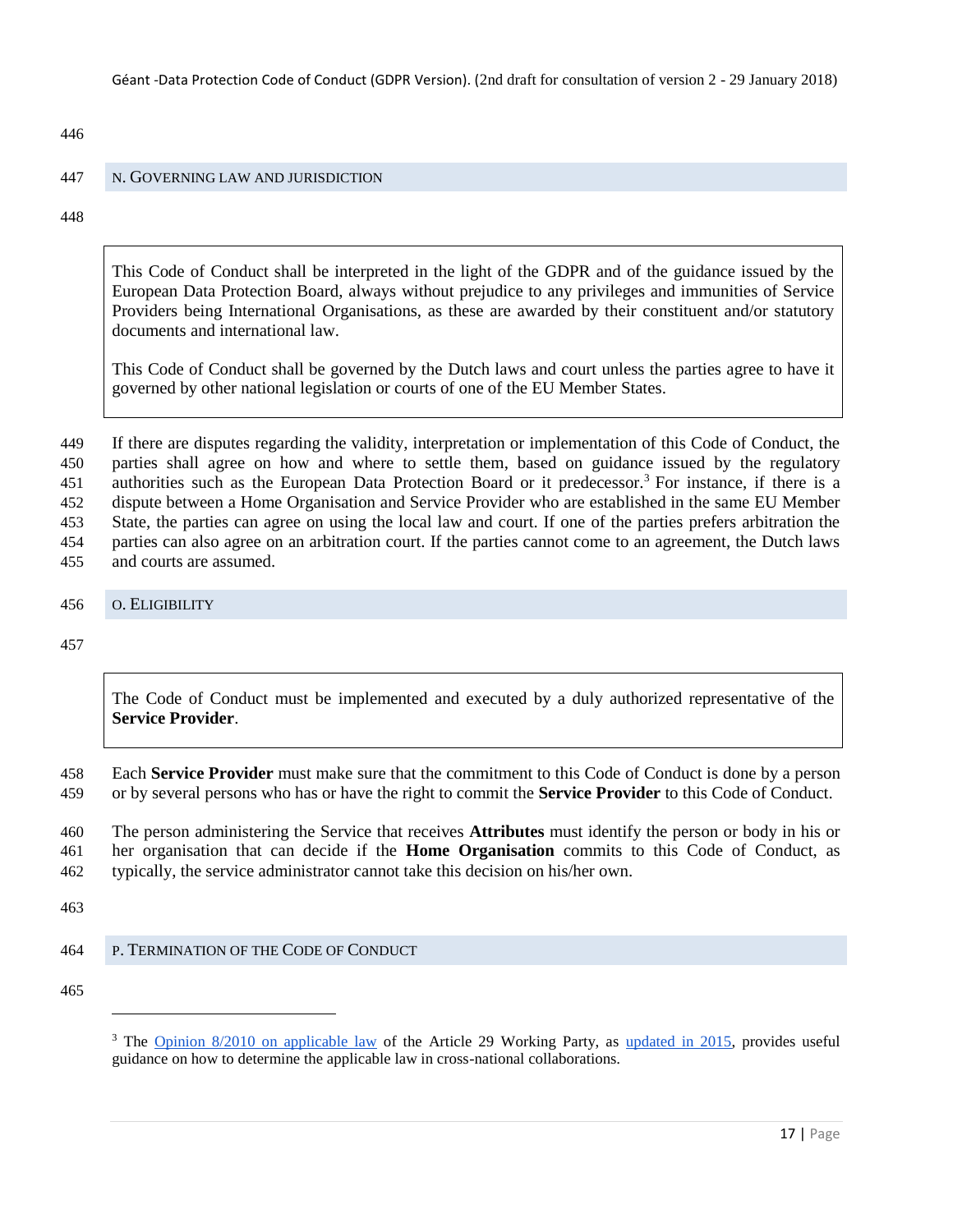The **Service Provider** can only terminate adherence to this Code of Conduct in case of:

- this Code of Conduct being replaced by a similar arrangement,
- the termination of the Service provisioning to the Home Organisation or
- the effective notification provided by the authorised by the Service Provider to terminate its adherence to this Code of Conduct

466 Even after the **Service Provider** has terminated its adherence to the Code of Conduct, the Attributes 467 received continue to be protected by the GDPR (see [q. Survival of the clauses\)](#page-17-0).

468

### <span id="page-17-0"></span>469 Q. SURVIVAL OF THE CODE OF CONDUCT

470

The **Service Provider** agrees to be bound by the provisions of this Code of Conduct that are intended to survive due to their sense and scope after the end, lapse or nullity of this Code of Conduct until the processing terminates.

471

# <span id="page-17-1"></span>472 R. PRECEDENCE

473

The Service Provider warrants to comply with the stipulation that, in the event of conflict between a provision contained in this Code of Conduct and a provision of the agreement concluded between the **Service Provider** and the **Home Organisation**, the provision of the agreement concluded between **Service Provider** and **Home Organisation** takes precedence over the provision of this Code of Conduct.

In case of conflict between the provisions of the agreement between the Service Provider and the Home Organisation, this Code of Conduct and/or the data protection legislation, the following order shall prevail:

- 1. the processing agreement between the Home Organisation and the Service Provider
- 2. the provisions of this Code of Conduct; and
- 3. Applicable Data Protection Laws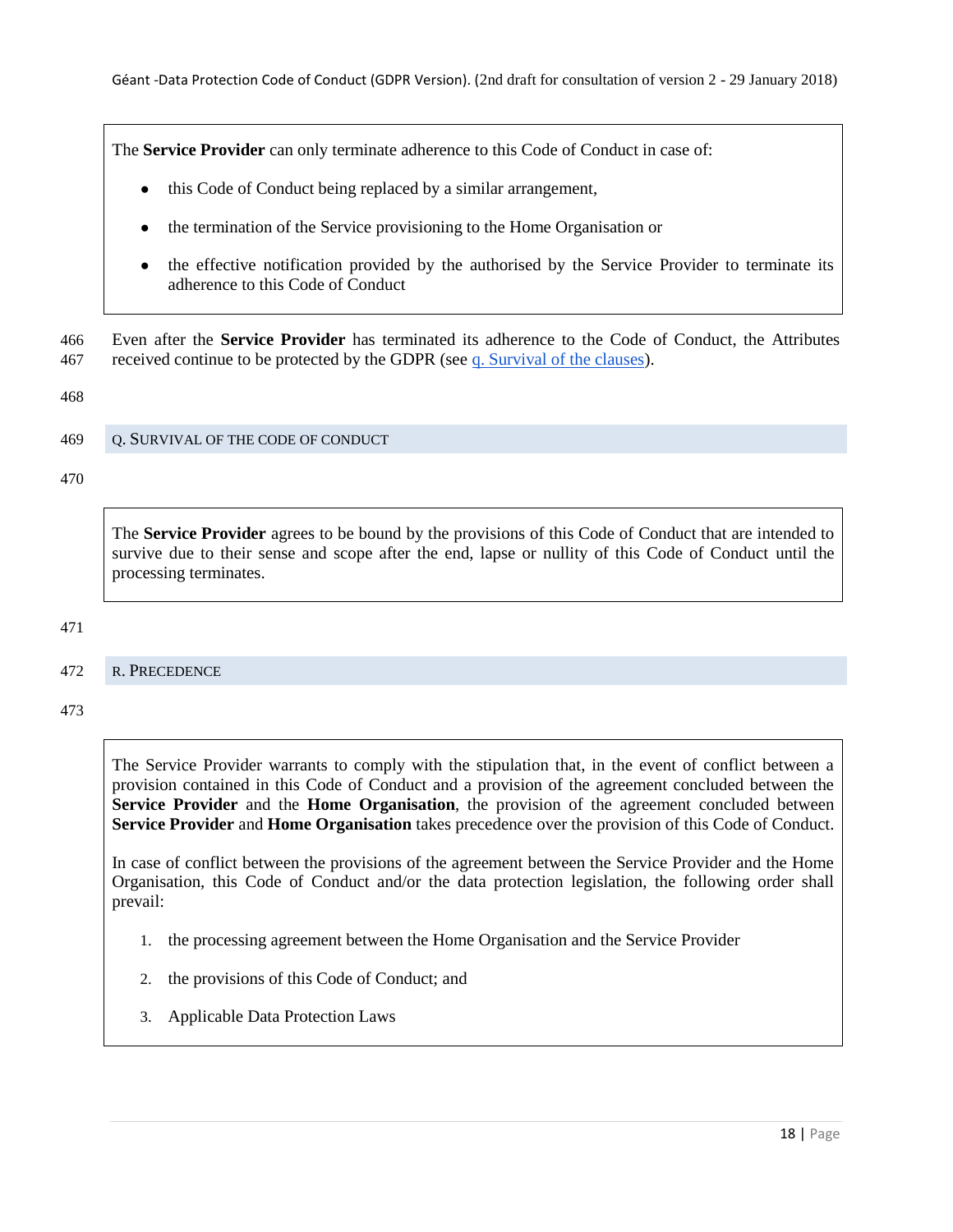If a **Service Provider** has an agreement (possibly a data processing agreement) with (some of) the **Home Organisation**(s) and the agreement is in conflict with this Code of Conduct, that agreement has precedence.

- This section allows the **Service Provider** to have a bilateral agreement overriding the Code of Conduct
- with some **Home Organisations**, meanwhile, this Code of Conduct will still applies to the other **Home**
- **Organisations** that have not entered in a bilateral agreement.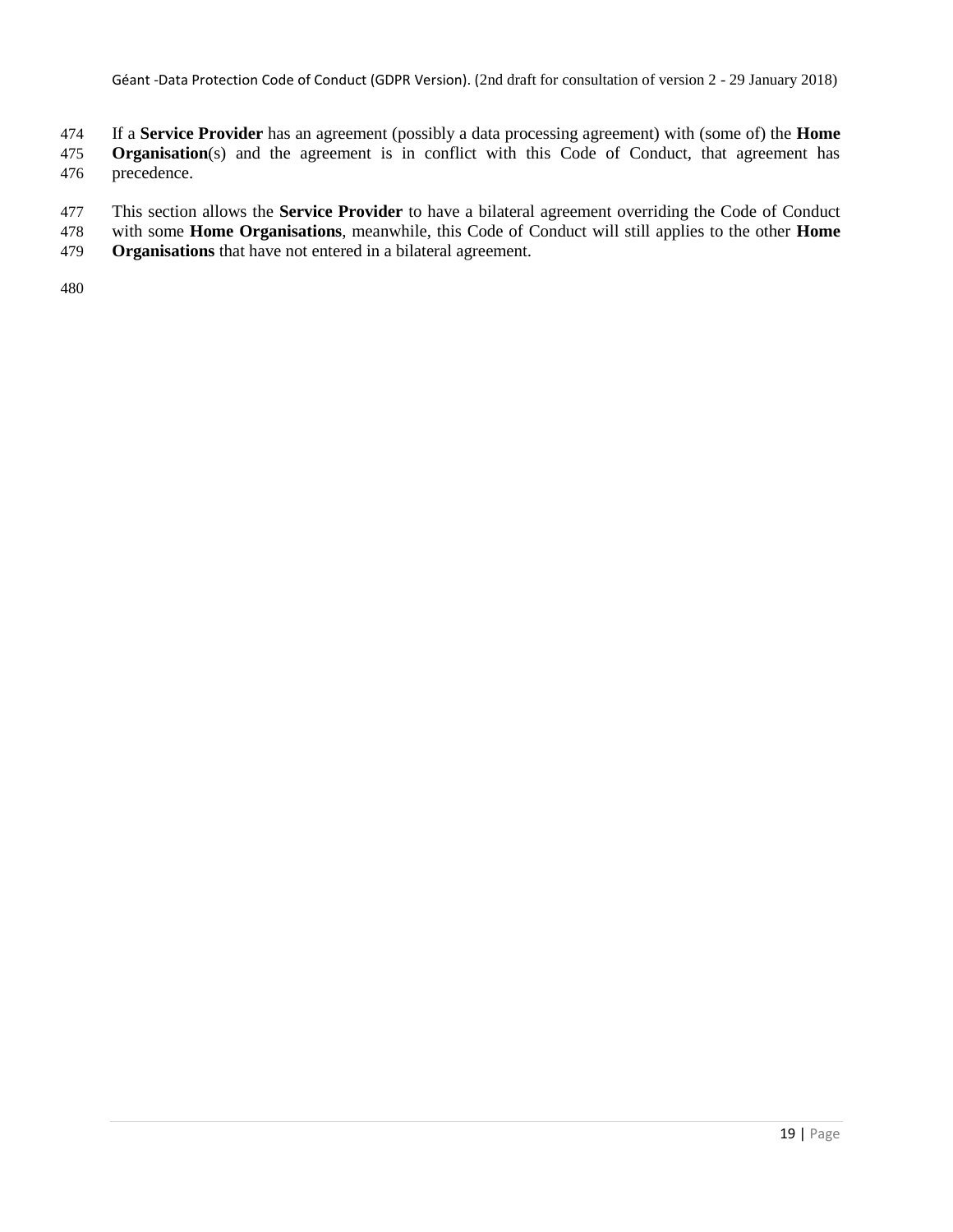#### <span id="page-19-0"></span>**APPENDIX 1: INFORMATION DUTY TOWARDS END USERS**

- This annex consists of two parts:
- I. How to develop a Privacy Notice.
- Although this is a mandatory obligation, practice has shown that it is a challenge for many **Service Providers** to develop an appropriate Privacy Notice for the Services they provide. A practical template is provided to assist the **Service Providers**.
- II. How the **Home Organisation** should inform the **End User** on the **Attribute release**.
- This guideline is primarily for software developers who develop an **End User** interface for the **Attribute** release on an **Identity Provider** server.
- <span id="page-19-1"></span>I. HOW TO DEVELOP A PRIVACY NOTICE

 To understand the interplay of the **Home Organisation** and the **Service Provider** within the context of the Code of Conduct, it is necessary to know that the Identity federations (and possible interfederation services like eduGAIN) relay the following information (called SAML 2.0 metadata) from the **Service Provider** server to the Identity Provider server managed by the Home Organisation:

- a link to **Service Provider's** Privacy Notice web page (an XML element with the name mdui:PrivacyStatementURL) which must be available at least in English.
- the Service Provider's name and description (mdui:DisplayName and mdui:Description) at least in English. The name and description are expected to be meaningful also to the end users not affiliated with the Service.
- optionally, the **Service Provider's** logo (mdui:logo) that can facilitate the user interface.
- the list of **Attributes** that the **Service Provider** requests from the **Home Organisation** and, for each Attribute, an indication that the Attribute is required. As the legal grounds for the attribute release (Article 6.1 of the GDPR), the **Home Organisations** are suggested to use the legitimate interests legal grounds.
- <span id="page-19-2"></span>PRIVACY NOTICE TEMPLATE

 This template intends to assist **Service Providers** in developing a Privacy Notice document that fulfills the requirements of the GDPR and the Code of Conduct. The second column presents some examples (in italic) and proposes some issues that should be to taken into account.

The Privacy Notice must be provided at least in English. You can add another column to the template for

a local translation of the text. Alternatively, the local translation can be a parallel page, and you can use

- the xml:lang element to introduce parallel language versions of the Privacy Notice page as described in
- SAML2 Profile for the Code of Conduct.

Name of the Service SHOULD be the same as mdui:DisplayName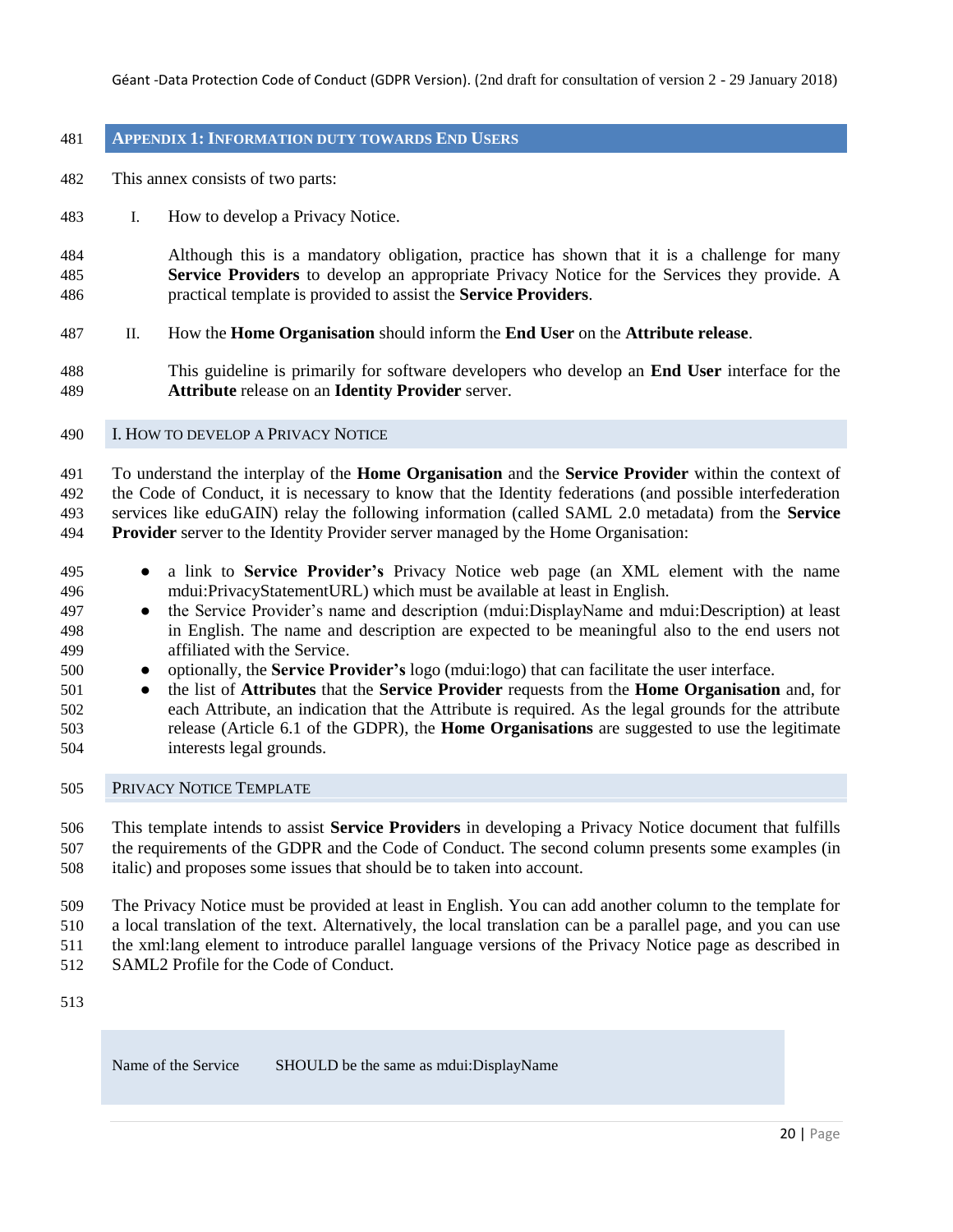Géant -Data Protection Code of Conduct (GDPR Version). (2nd draft for consultation of version 2 - 29 January 2018)

|                                                                | WebLicht                                                                                                                                                                                                                                                                                                |
|----------------------------------------------------------------|---------------------------------------------------------------------------------------------------------------------------------------------------------------------------------------------------------------------------------------------------------------------------------------------------------|
| Description<br>of<br>the<br>Service                            | SHOULD be the same as mdui: Description<br>WebLicht is a service for language research. It provides an execution<br>environment for automatic annotation of text corpora.                                                                                                                               |
| Data controller and a<br>contact person                        | Tübingen university, Institute for language research<br>Laboratory manager Bob Smith, bob.smith@example.org                                                                                                                                                                                             |
| Data controller's data<br>protection officer, if<br>applicable | If the controller has a data protection officer (GDPR Section 4)<br>Chief Security Officer bill.smith@example.org                                                                                                                                                                                       |
| Jurisdiction<br>and<br>supervisory authority                   | The country in which the Service Provider is established and whose laws are<br>applied.<br>SHOULD be an ISO 3166 code followed by the name of the country and its<br>subdivision if necessary for qualifying the jurisdiction.<br>DE-BW Germany Baden-Württemberg                                       |
|                                                                | How to lodge a complaint to the competent Data protection authority:<br>Instructions to lodge a complaint are available at                                                                                                                                                                              |
| Personal<br>data<br>the<br>and<br>processed<br>legal basis     | A. Personal data retrieved from your Home Organisation:<br>- your unique user identifier (SAML persistent identifier) *<br>- your role in your Home Organisation (eduPersonAffiliation attribute) *<br>- your name *<br>B.Personal data gathered from yourself:<br>- logfiles on the service activity * |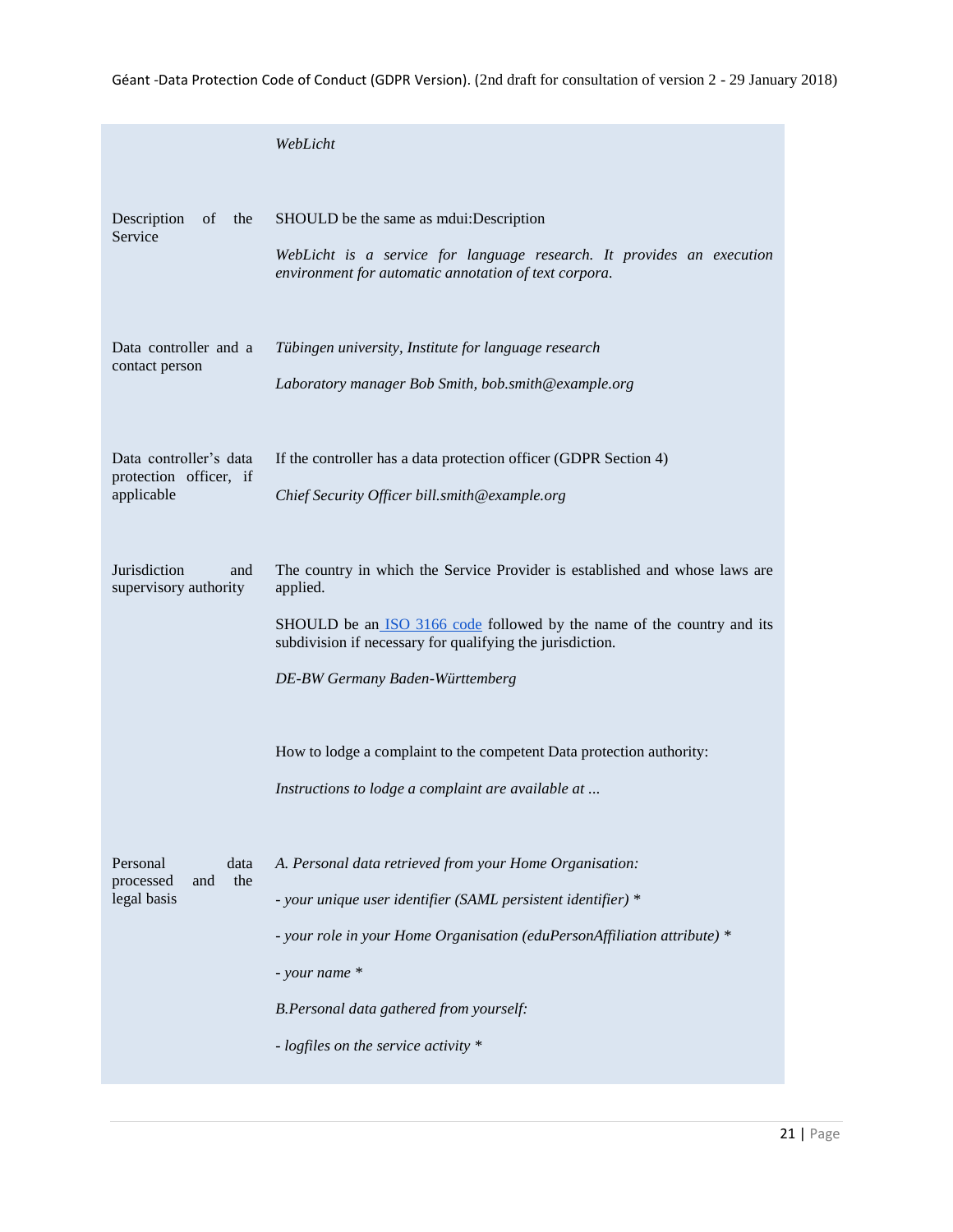Géant -Data Protection Code of Conduct (GDPR Version). (2nd draft for consultation of version 2 - 29 January 2018)

|                                                                     | - your profile                                                                                                                                                                                                                               |
|---------------------------------------------------------------------|----------------------------------------------------------------------------------------------------------------------------------------------------------------------------------------------------------------------------------------------|
|                                                                     |                                                                                                                                                                                                                                              |
|                                                                     | $*$ = the personal data is necessary for providing the Service. Other personal<br>data is processed because you have consented to it.                                                                                                        |
|                                                                     | Please make sure the list A. matches the list of requested attributes in the<br>Service Provider's SAML 2.0 metadata.                                                                                                                        |
| Purpose<br>οf<br>the<br>processing of personal<br>data              | Don't forget to describe also the purpose of the log files, if they contain<br>personal data (usually they do).                                                                                                                              |
| Third parties to whom<br>data<br>personal<br><i>is</i><br>disclosed | Notice clause j of the Code of Conduct for Service Providers.                                                                                                                                                                                |
|                                                                     | Are the 3rd parties outside EU/EEA or the countries or international<br>organisations whose data protection EC has decided to be adequate? If yes,<br>references to the appropriate or suitable safeguards.                                  |
| How to access, rectify<br>delete<br>the<br>and                      | Contact the contact person above.                                                                                                                                                                                                            |
| data<br>and<br>personal<br>object its processing.                   | To rectify the data released by your Home Organisation, contact your Home<br>Organisation's IT helpdesk.                                                                                                                                     |
| Withdrawal<br>οf<br>consent                                         | If personal data is processed on user consent, how he/she can withdraw it?                                                                                                                                                                   |
| Data portability                                                    | Can the user request his/her data be ported to another Service? How?                                                                                                                                                                         |
| Data retention                                                      | When the user record is going to be deleted or anonymised? Remember, you<br>cannot store user records infinitely. It is not sufficient that you promise to<br>delete user records on request. Instead, consider defining an explicit period. |
|                                                                     | Personal data is deleted on request of the user or if the user hasn't used the<br>Service for 18 months.                                                                                                                                     |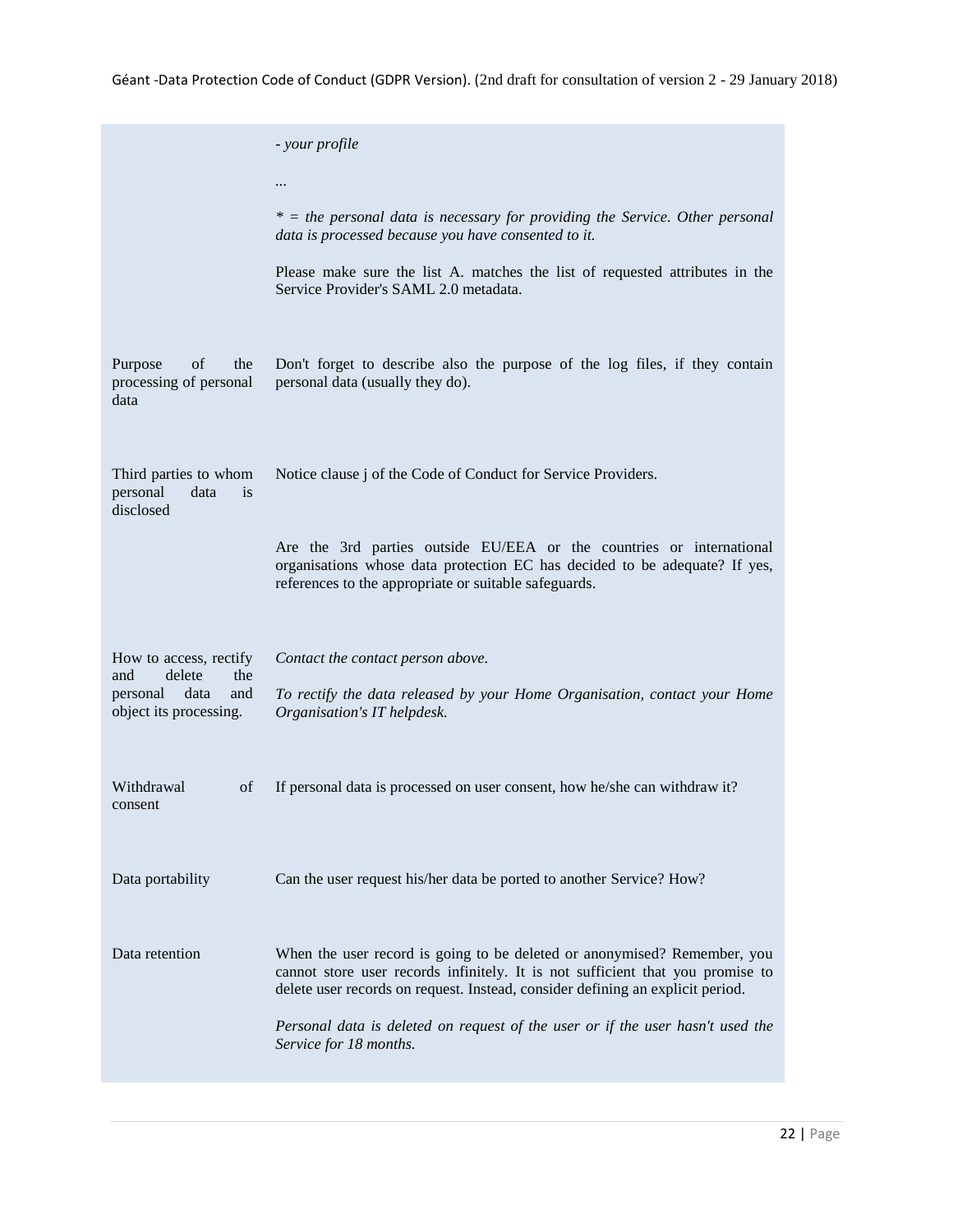Data Protection Code of Conduct

*Your personal data will be protected according to the [Code of Conduct for](http://www.geant.net/uri/dataprotection-code-of-conduct/v1)  [Service Providers,](http://www.geant.net/uri/dataprotection-code-of-conduct/v1) a common standard for the research and higher education sector to protect your privac*y.

### 

### <span id="page-22-0"></span>II. HOW THE HOME ORGANISATION SHOULD INFORM THE END USER ON THE ATTRIBUTE RELEASE

 The Data protection laws create a set of requirements for the INFORM interactions with the user. This Data protection Code of Conduct proposes a division of responsibility where the INFORM interaction is carried out by the **Home Organisation** of the user, for instance, in an INFORM Graphical User Interface (GUI) installed to the Identity Provider server.

 However, the Data protection regulators and the groups developing and enforcing these regulations recognize that there is a balance between full disclosure to meet the requirements and usability. A poor design of the user interaction screens can actually reduce the likelihood that users will understand what is happening.

### <span id="page-22-2"></span><span id="page-22-1"></span>LAW REQUIREMENTS

l

# 525 | INFORMING THE END USER ("INFORM INTERACTION")

 For a **Home Organisation**, informing the end user can be done when a new end user gets his/her account at the institution. At that time, the **Home Organisation** has the first opportunity to inform that the user's **Attributes** may also need to be released to a **Service Provider** when he/she wants to access it. However, the law requires that, additionally, the end user needs to be informed about the specific **Attribute** release every time his/her **Attributes** are to be released to a new **Service Provider**.

 The **Service Provider's** obligation to inform the end user depends on if it is a data processor or a controller. As a data controller, the **Service Provider** is responsible for communicating with the End user the issues above; which **Attributes** it will be using, and what it will be doing with them. As a data processor, a **Service Provider** can refer to the **Home Organisation**.

 The Article 29 Working Party, EU advisory body contributing to the uniform application of the Data protection directive, took the view that the information must be given directly to individuals - it is not 537 enough for information to be "available<sup>4</sup>". In the Internet, a standard practice to inform the end user on processing his/her personal data in services is to provide him/her a Privacy Notice web page in the service.

 In the Web Single Sign-On scenario of SAML 2.0, a convenient place to inform the end user is at the Home Organisation before the Attribute release takes place for the first time. Several federations supporting the European higher education and research communities have already developed tools implementing this approach (e.g. the uApprove module implemented for Shibboleth, Consent-informed Attribute Release system (CAR) module implemented for Shibboleth, the consent module implemented

Opinion 15/2011 on the definition of consent, p.20.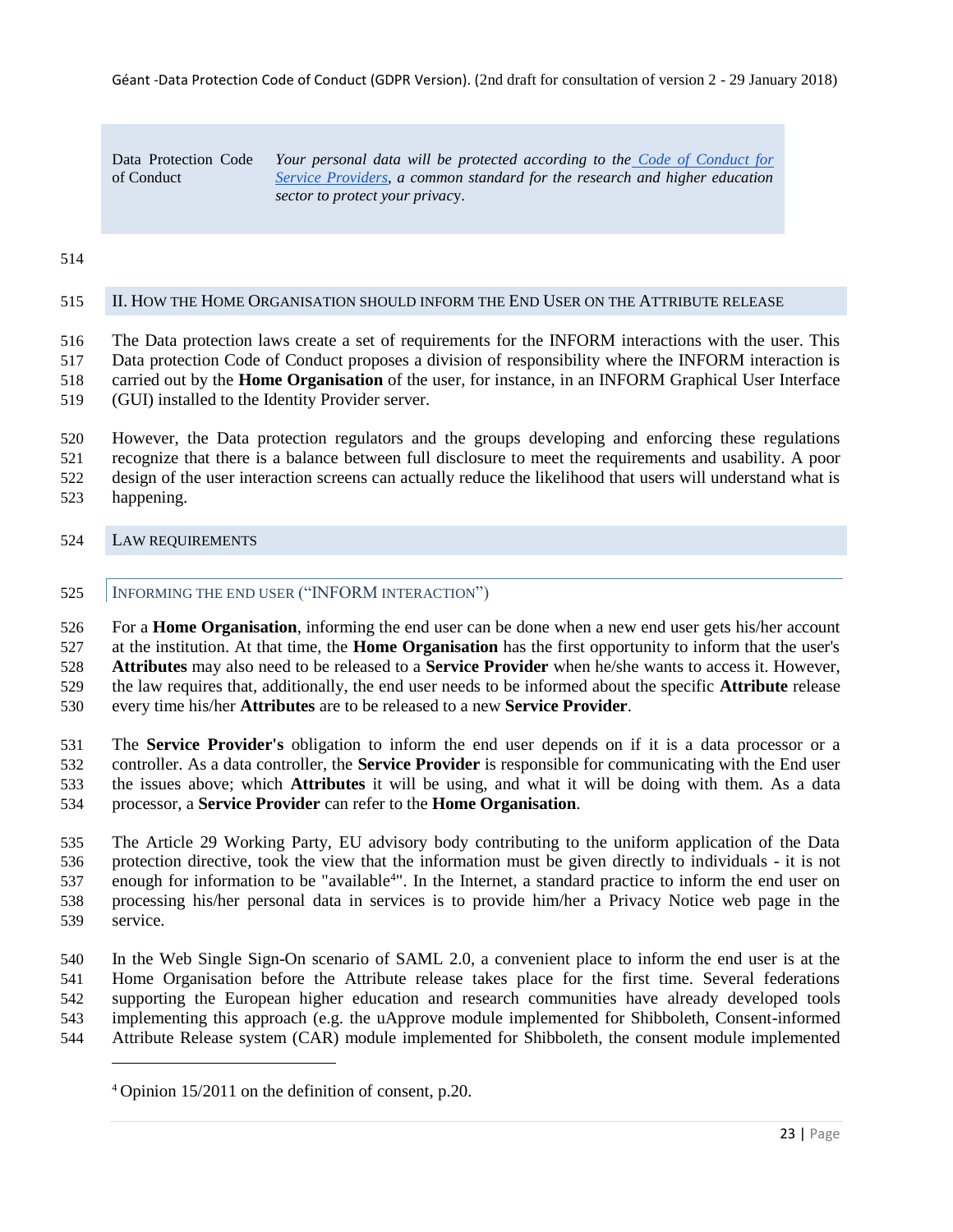for SimpleSAMLphp). This allows the user's decision to directly affect the transfer of **Attributes** to the **Service Providers**; if the **Service Providers** were communicating with the user it might have already received all the **Attributes** and values.

### <span id="page-23-0"></span>GENERAL PRINCIPLES FOR INFORMING THE USER

Information dialogues should be short and concise.

551 The UK information commissioner proposes a "layered approach"<sup>5</sup>, the basic information should appear on the main page, and a hyperlink shall be provided for detail. Merely having a clickable link labelled "Privacy Notice here" probably wouldn't be enough.

 The goal is to provide a human readable form as the primary interface with the ability to click further to see what the 'technical' data is. The Acceptable Usage Policies presented by most Internet services do not suffice as they are rarely read nor understood by the users. The basic information should be provided as short accurate "user-friendly" descriptions; detailed information about "exactly what's going on" can be provided as a link.

 Consequently, this profile recommends displaying the **Service Provider's** name, description, logo and requested attributes on the main page. If a user wants to learn more, he/she can click a link resolving to the **Service Provider's** Privacy policy. It is possible that users will actually not do the latter, but at least they have the ability to inform themselves of what is going on.

 Layered notices can be particularly useful when describing the attribute values which will be released. In general, LDAP-style attributes are transferred to the SP. However, very few users have any familiarity with the conventions and usage of LDAP attributes. Instead, the Identity Provider could ask the user to release "name"; the link would take the user to a page listing all of the LDAP name attributes and values.

 There are other attributes where the values are intentionally opaque (e.g. ePE="urn:mace:rediris.es:entitlement:wiki:tfemc2"). It is NOT reasonable to expect the end user to understand what this value means and to pick up a particular value to be released. Instead, natural language descriptions of the values should be provided.

 A good way to explain to a user why there is a transfer of information is "your email, name and affiliation will be transferred". Explaining by analogy is human, albeit not necessarily academic in all disciplines.

<span id="page-23-1"></span>RECOMMENDATIONS

 $\overline{\phantom{a}}$ 

 *"A layered notice usually consists of a short notice plus a longer notice. The short notice contains basic information, such as the identity of the organisation and the way in which the personal information will be used... The short notice contains a link to a second, longer notice which provides much more detailed information."* [\(the](http://www.ico.gov.uk/for_organisations/data_protection/topic_guides/privacy_notices.aspx)  [UK information commissioner's Privacy Notices Code of Practice,](http://www.ico.gov.uk/for_organisations/data_protection/topic_guides/privacy_notices.aspx) page 18).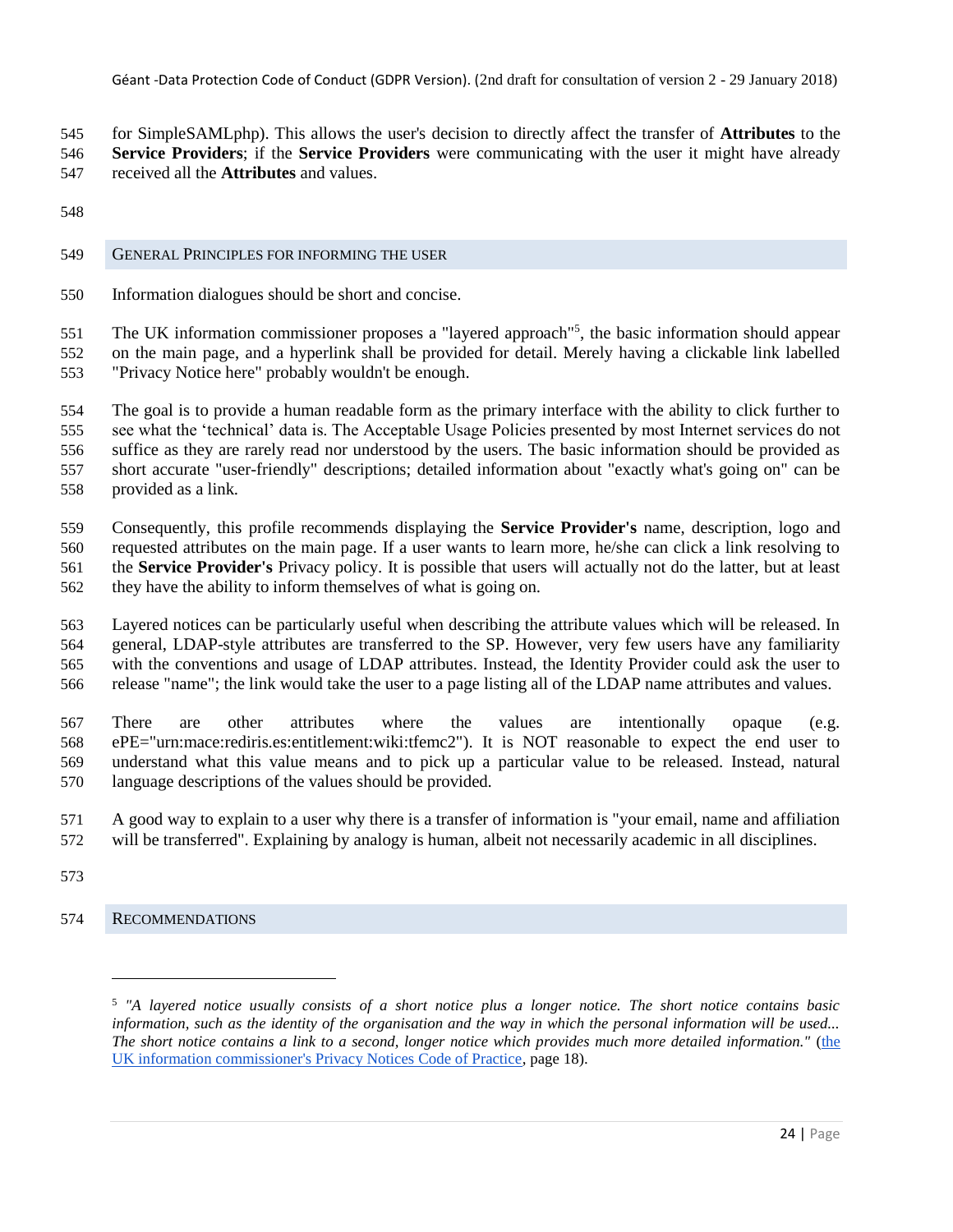| 575 |                             | For all Attributes (INFORM interaction):                                                                           |
|-----|-----------------------------|--------------------------------------------------------------------------------------------------------------------|
| 576 | 1.                          | The user MUST be informed on the attribute release separately for each SP.                                         |
| 577 | 2.                          | The user MUST be presented with the mdui:DisplayName value for the SP, if it is                                    |
| 578 |                             | available.                                                                                                         |
| 579 | 3.                          | The user MUST be presented with the modul: Description value for the SP, if it is                                  |
| 580 |                             | available.                                                                                                         |
| 581 | 4.                          | The user SHOULD be presented with the modies logo image for the SP, if it is available.                            |
| 582 | 5.                          | The user MUST be provided with access (e.g. a clickable link) to the document                                      |
| 583 |                             | referenced by the mdui:PrivacyStatementURL.                                                                        |
| 584 |                             | 6. The IDP MUST present a list of the RequestedAttributes defined as NECESSARY. No user                            |
| 585 |                             | consent is expected before release. (However, given how web browsers work, the user may                            |
| 586 |                             | have to click a CONTINUE button in order to continue in the sequence.)                                             |
| 587 |                             | The IDP MAY list the NECESSARY attributes on the same screen as the username/password                              |
| 588 |                             | entry boxes, making clear that if you login then this is what will happen. It MUST be clear to                     |
| 589 |                             | the user that the consequence of their next action will be to release the<br>attributes.                           |
| 590 |                             | NOTE -- the attribute values for the specific user are not available when the login screen is                      |
| 591 |                             | presented, since the user's identity is not yet known.                                                             |
| 592 |                             | 7. The display software SHOULD provide the ability to configure and display localised                              |
| 593 |                             | descriptions of the attributes (e.g. what PersistentID means) and their values (e.g. what                          |
| 594 |                             | eduPersonEntitlement="urn:mace:rediris.es:entitlement:wiki:tfemc2" means)                                          |
| 595 |                             | 8. The display software MAY inform the user of the release of an "attribute group" (eg attributes                  |
| 596 |                             | expressing the user's "name"), and then release all requested attributes in the group (e.g.                        |
| 597 |                             | various forms of the user's name such as cn, sn, givenName and displayName).                                       |
| 598 |                             | 9. The display software MAY give the user the option to remember that they have been                               |
| 599 |                             | INFORMed of the release of the necessary attributes.                                                               |
| 600 |                             | 10. If any of the following has changed since the user accessed this SP for the last time, the user                |
| 601 |                             | MUST be prompted again for the INFORM interaction                                                                  |
| 602 |                             | the list of attributes the SP requests<br>a.                                                                       |
| 603 |                             | the DisplayName of the SP<br>b.                                                                                    |
| 604 |                             | the Description of the SP<br>c.                                                                                    |
| 605 |                             |                                                                                                                    |
| 606 | <b>INTERNATIONALIZATION</b> |                                                                                                                    |
| 607 |                             | The <i>lang</i> attribute of the <i>mdui</i> elements can be used to match the user's preferred language settings. |

# <span id="page-24-1"></span><span id="page-24-0"></span>SAMPLE NOTIFICATION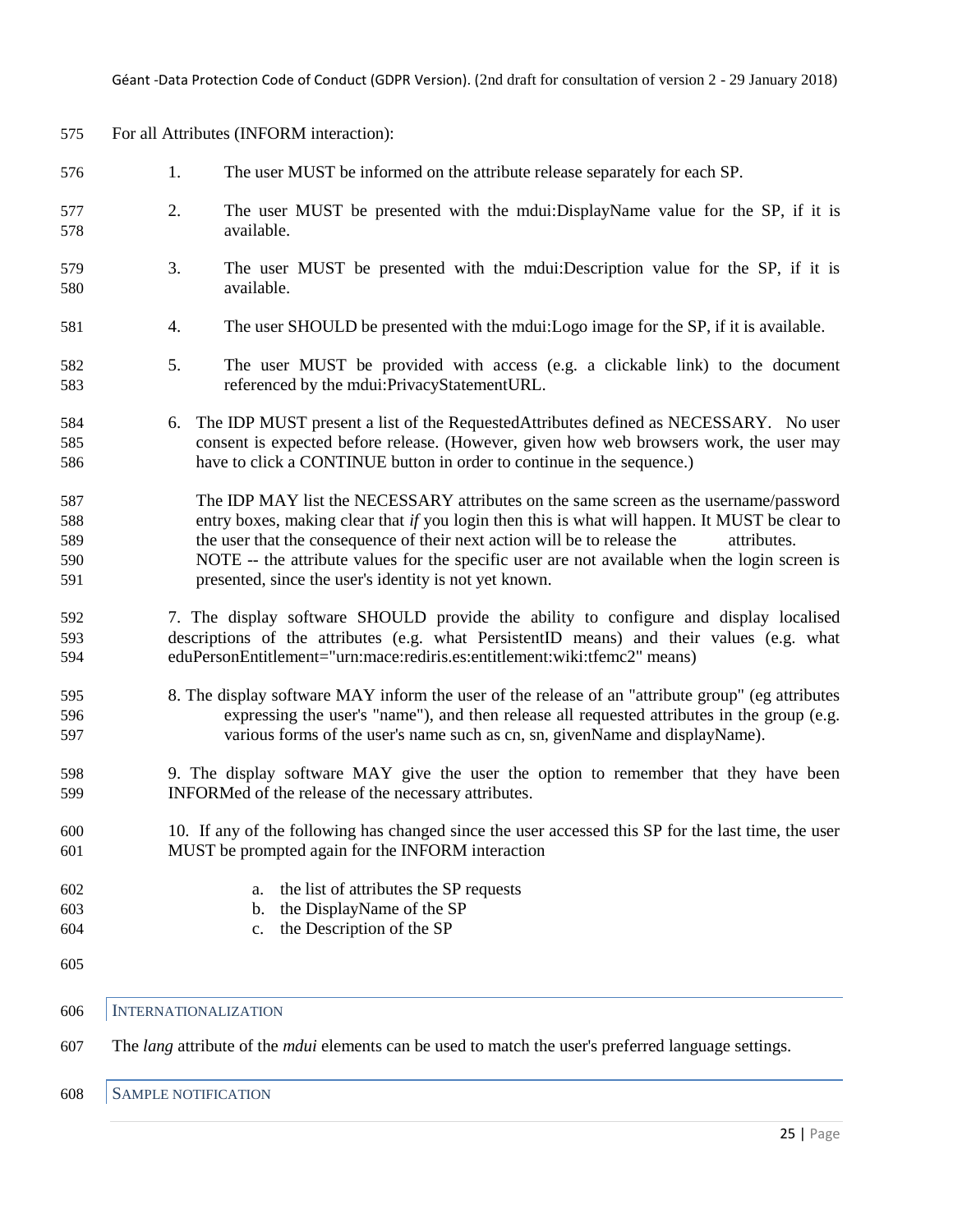Example of how a **Home Organisation** should inform **End Users** and provide an opt-out opportunity

- before **Attributes** are released to a new **Service Provider**. Clicking the **Service's Provider** name leads to
- its Privacy policy page.
- 

|                 | Service Provider Information                                                                                                   |
|-----------------|--------------------------------------------------------------------------------------------------------------------------------|
|                 | Service Provider Name Korp - search service for text material                                                                  |
| Digital ID Card |                                                                                                                                |
| Affiliation(s)  | member                                                                                                                         |
| Principal name  | linden@tut.fi                                                                                                                  |
|                 | If you choose not to approve, please close your browser window<br>or tab to cancel the approval process. Thank you!<br>Approve |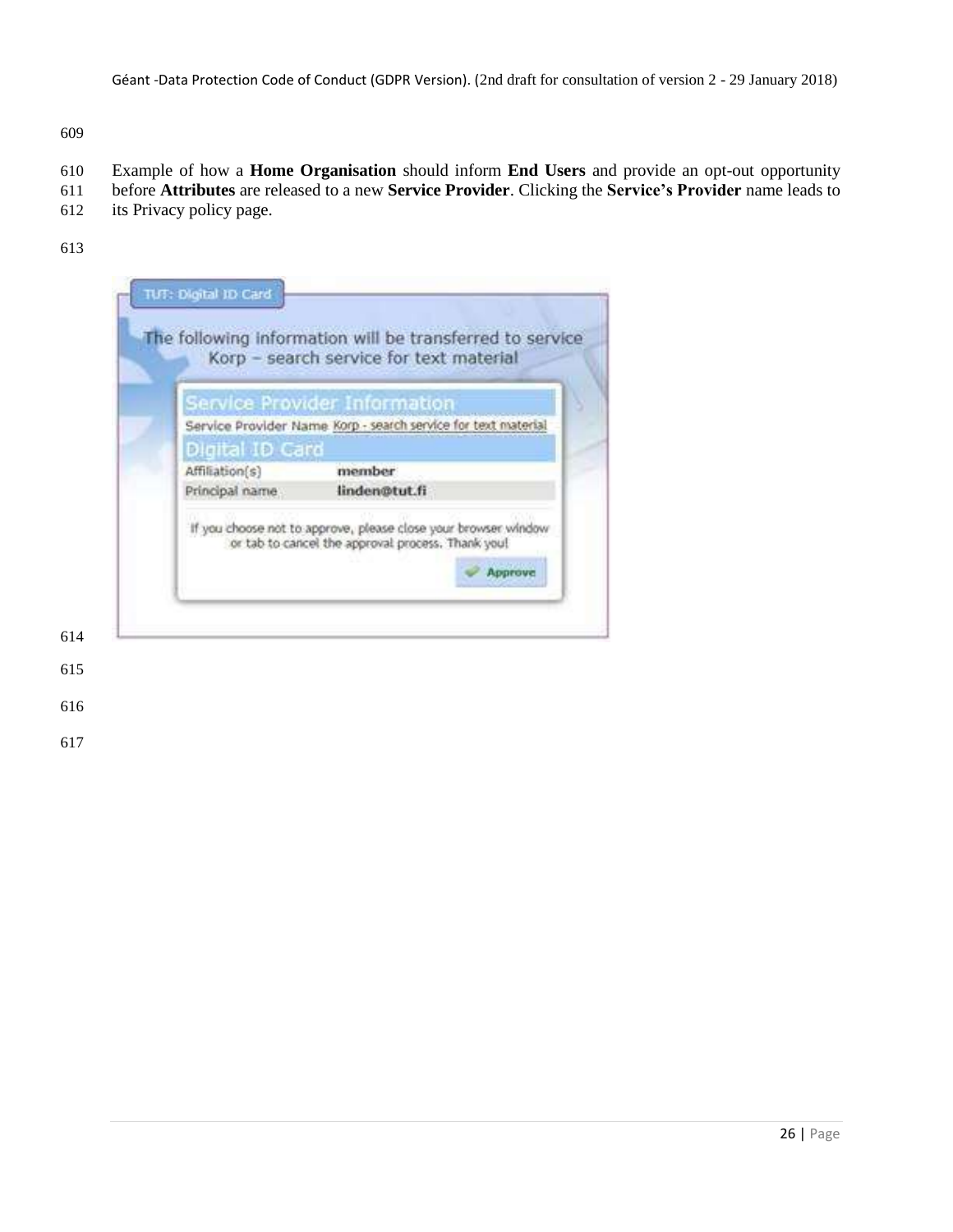<span id="page-26-0"></span> **APPENDIX 2: INFORMATION SECURITY, TECHNICAL AND ORGANISATIONAL GUIDELINES FOR SERVICE PROVIDERS**

 This annex describes the technical and organizational security measures for protecting the **Attributes** as well as the information systems of the Service Provider where they are processed (such as a SAML SP software, the infrastructures on which the software is deployed and the application(s) it supplies with the Attributes). Note that the scope of this document is limited to what is required to protect the Attributes. The Service Provider may need to define as well other requirements for the protection of its assets.

- To address the technical and organisational measures to protect the Attributes as well as the information systems of the Service Provider where they are processed, it is recommended that the **Service Providers** adopt the security measures described in the Sirtfi trust framework (ver 1.0) [SIRTFI] which are copied below for convenience.
- <span id="page-26-1"></span>NORMATIVE ASSERTIONS

 In this section a set of assertions are defined that each organisation shall self-attest to so that they may participate in the Sirtfi trust framework. These are divided into four areas: operational security, incident response, traceability and participant responsibilities.

 An attestation to the assertions in this document refers specifically and only to the statements in this 635 section that are identified by labels within square brackets "[", "]".

 How comprehensively or thoroughly each asserted capability should be implemented across an organisation's information system assets is not specified. The investment in mitigating a risk should be commensurate with the degree of its potential impact and the likelihood of its occurrence, and this determination can only be made within each organization.

- <span id="page-26-2"></span>1 OPERATIONAL SECURITY [OS]
- Managing access to information resources, maintaining their availability and integrity, and maintaining confidentiality of sensitive information is the goal of operational security.
- [OS1] Security patches in operating system and application software are applied in a timely manner.
- [OS2] A process is used to manage vulnerabilities in software operated by the organisation.
- [OS3] Mechanisms are deployed to detect possible intrusions and protect information systems from significant and immediate threats
- [OS4] A user's access rights can be suspended, modified or terminated in a timely manner.
- [OS5] Users and Service Owners (as defined by ITIL [ITIL]) within the organisation can be contacted.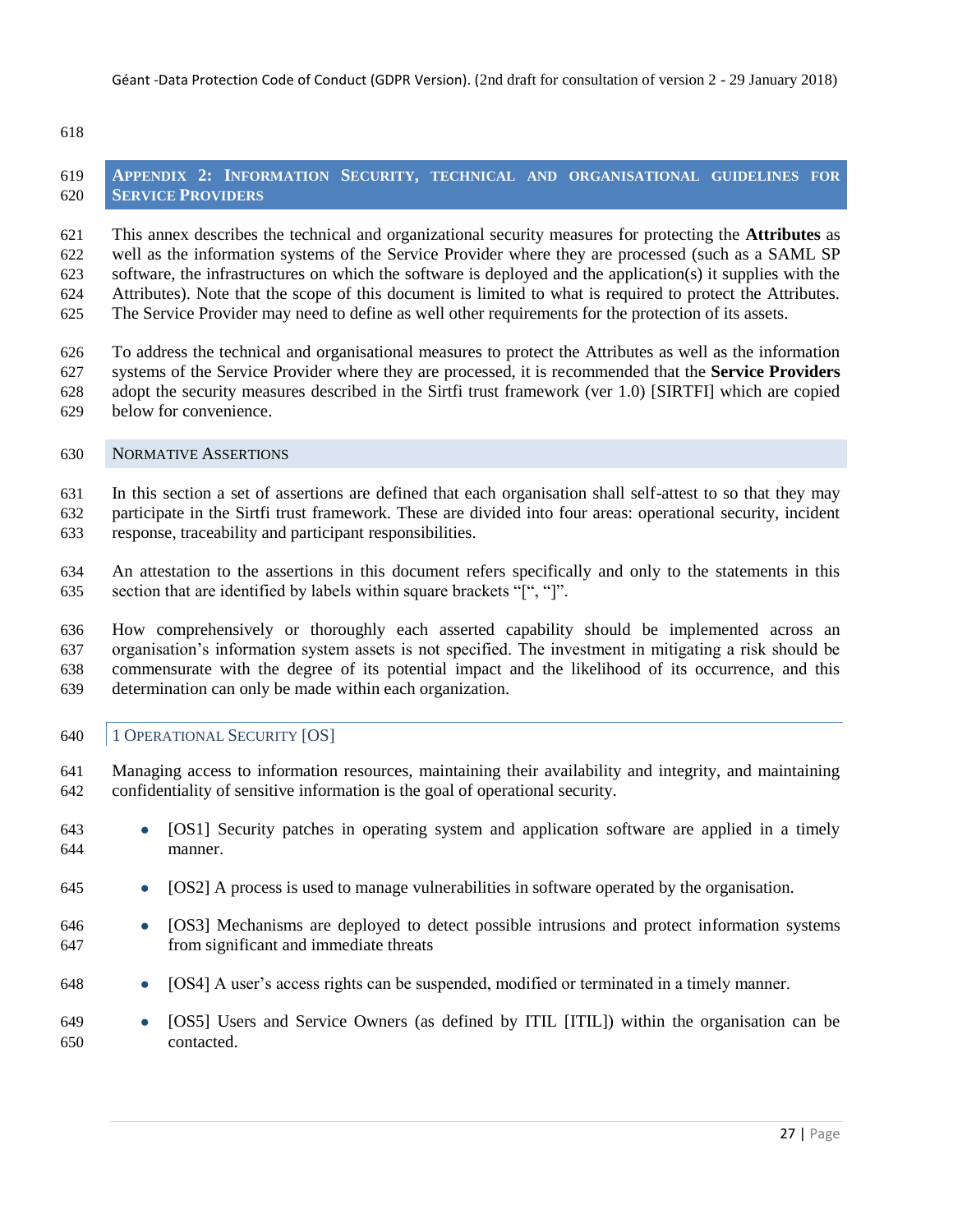● [OS6] A security incident response capability exists within the organisation with sufficient authority to mitigate, contain the spread of, and remediate the effects of a security incident.

### <span id="page-27-0"></span>2 INCIDENT RESPONSE [IR]

 Assertion [OS6] above posits that a security incident response capability exists within the organisation. This section's assertions describe its interactions with other organisations participating in the Sirtfi trust framework.

- [IR1] Provide security incident response contact information as may be requested by an R&E federation to which your organization belongs.
- [IR2] Respond to requests for assistance with a security incident from other organisations participating in the Sirtfi trust framework in a timely manner.
- [IR3] Be able and willing to collaborate in the management of a security incident with affected organisations that participate in the Sirtfi trust framework.
- [IR4] Follow security incident response procedures established for the organisation.
- [IR5] Respect user privacy as determined by the organisations policies or legal counsel.
- [IR6] Respect and use the Traffic Light Protocol [TLP] information disclosure policy.

### <span id="page-27-1"></span>3 TRACEABILITY [TR]

 To be able to answer the basic questions "who, what, where, and when" concerning a security incident requires retaining relevant system generated information, including accurate timestamps and identifiers of system components and actors, for a period of time.

- [TR1] Relevant system generated information, including accurate timestamps and identifiers of system components and actors, are retained and available for use in security incident response procedures.
- 673 **•**  $[TR2]$  Information attested to in  $[TR1]$  is retained in conformance with the organisation's security incident response policy or practices.
- <span id="page-27-2"></span>4 PARTICIPANT RESPONSIBILITIES [PR]
- All participants (IdPs and SPs) in the federations need to rely on appropriate behavior.
- [PR1] The participant has an Acceptable Use Policy (AUP).
- [PR2] There is a process to ensure that all users are aware of and accept the requirement to abide by the AUP, for example during a registration or renewal process.
- 
- <span id="page-27-3"></span>REFERENCES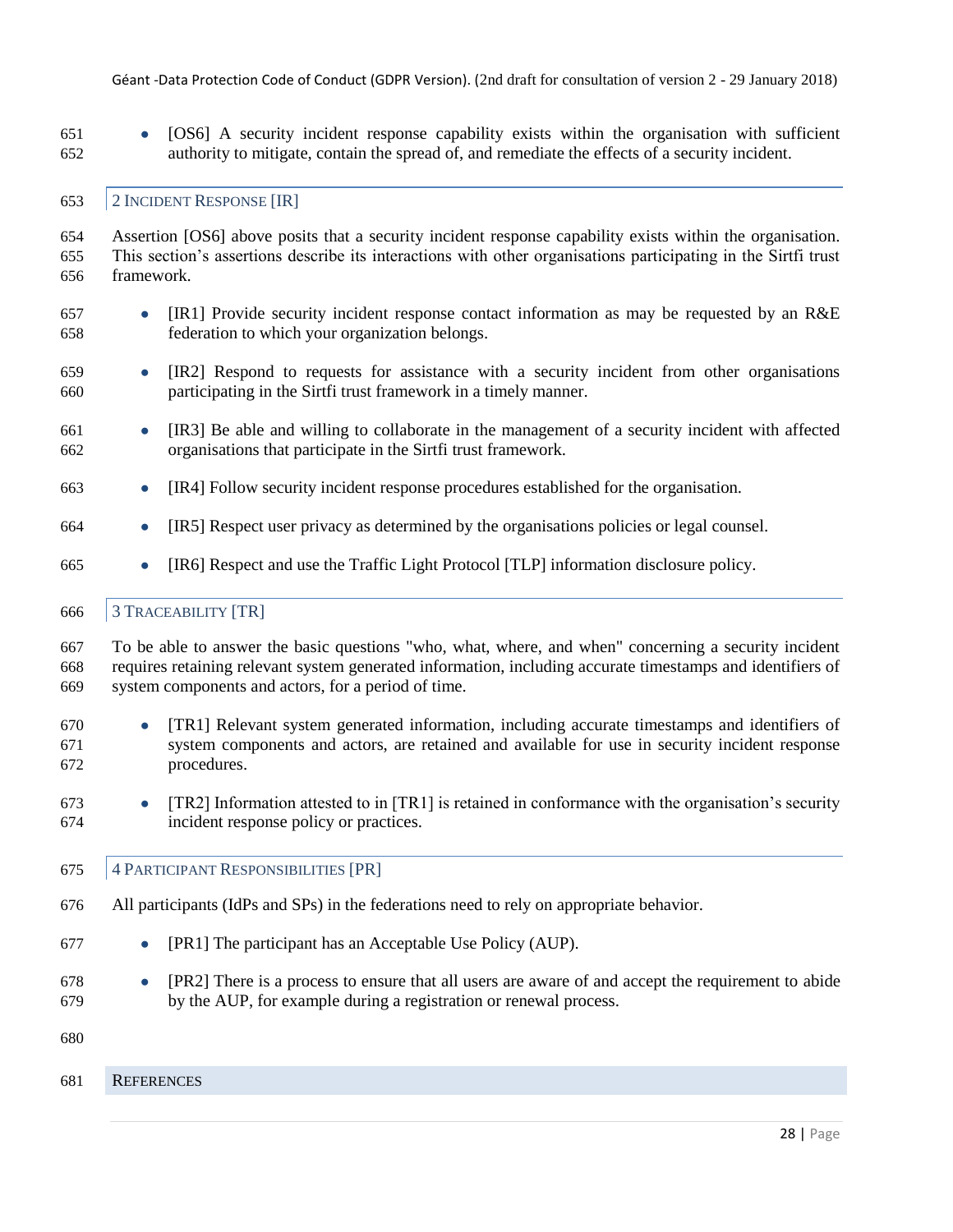- [ITIL] Axelos ITIL Glossary of Terms, <https://www.axelos.com/glossaries-of-terms>
- [SIRTFI] A Security Incident Response Trust Framework for Federated Identity, version 1.0: <https://refeds.org/wp-content/uploads/2016/01/Sirtfi-1.0.pdf>
- [TLP] US Cert Traffic Light Protocol, <https://www.us-cert.gov/tlp>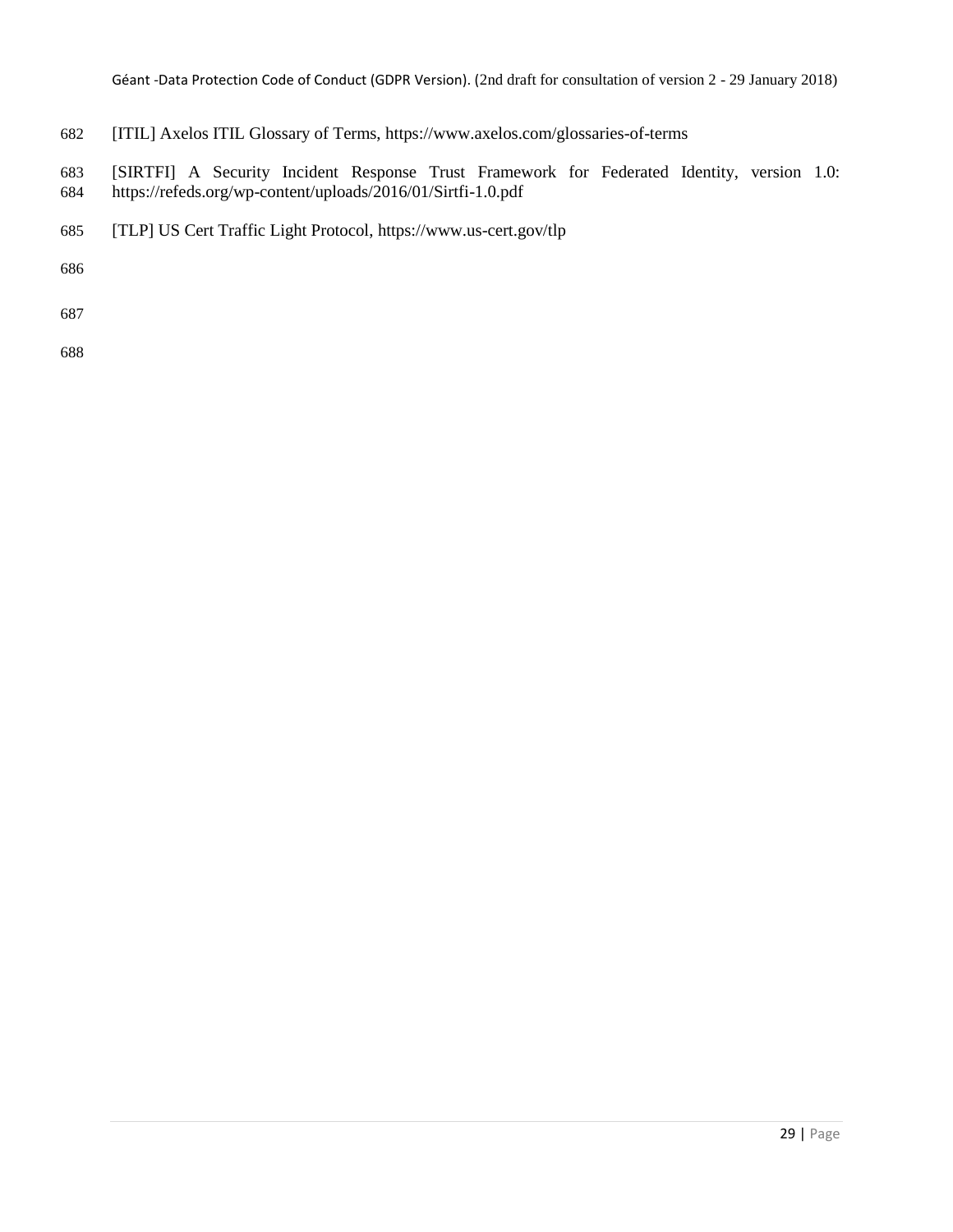<span id="page-29-2"></span><span id="page-29-1"></span><span id="page-29-0"></span>

| 689                                    |                                                                                                                                                                                                                                                                                                                                                                                                                                                                                                                                                               |
|----------------------------------------|---------------------------------------------------------------------------------------------------------------------------------------------------------------------------------------------------------------------------------------------------------------------------------------------------------------------------------------------------------------------------------------------------------------------------------------------------------------------------------------------------------------------------------------------------------------|
| 690                                    | <b>APPENDIX 3: HANDLING NON-COMPLIANCE OF SERVICE PROVIDERS</b>                                                                                                                                                                                                                                                                                                                                                                                                                                                                                               |
| 691                                    | <b>INTRODUCTION</b>                                                                                                                                                                                                                                                                                                                                                                                                                                                                                                                                           |
| 692                                    |                                                                                                                                                                                                                                                                                                                                                                                                                                                                                                                                                               |
| 693<br>694                             | This appendix describes examples of situations of non-compliance to the GÉANT Data Protection Code<br>of Conduct. As a result, actions can be raised and monitoring bodies can intervene.                                                                                                                                                                                                                                                                                                                                                                     |
| 695<br>696                             | This Data protection Code of Conduct relies on the following principles:                                                                                                                                                                                                                                                                                                                                                                                                                                                                                      |
| 697<br>698<br>699<br>700<br>701        | The Home Federation that has registered a Service Provider records a technical indication<br>$\bullet$<br>(currently, using a tag embedded to SAML 2.0 metadata) on the Service Provider's adherence to<br>the Code of Conduct. The indication signals that the Service Provider believes that its Service is<br>being operated in a manner that is consistent with the Code of Conduct.                                                                                                                                                                      |
| 702<br>703<br>704<br>705               | The technical infrastructure (currently, SAML 2.0 metadata exchange service) that the<br>$\bullet$<br>federation(s) provides delivers the indications from Service Providers to <b>Home Organisations'</b><br>Identity Provider servers.                                                                                                                                                                                                                                                                                                                      |
| 706<br>707<br>708                      | Reminding the <b>Service Provider</b> of a potential (suspected) non-compliance issue does not imply<br>$\bullet$<br>to make the reminding party sharing any legal responsibility with the Service Provider.                                                                                                                                                                                                                                                                                                                                                  |
| 709                                    | EXAMPLES OF SP NON-COMPLIANCE                                                                                                                                                                                                                                                                                                                                                                                                                                                                                                                                 |
| 710<br>711<br>712                      | The <b>Service Provider</b> can violate the Code of Conduct in several ways, such as:                                                                                                                                                                                                                                                                                                                                                                                                                                                                         |
| 713<br>714<br>715<br>716<br>717<br>718 | requesting Attributes which are not relevant for the Service (c.f. clause b. Purpose limitation);<br>$\bullet$<br>processing the Attributes for an undefined period of time (c.f. clause g. Data retention);<br>$\bullet$<br>processing the Attributes for a deviating purpose or transferring them to a third party in a way<br>$\bullet$<br>that violates clause b. Purpose limitation and c. Deviating purposes of the Code of Conduct (for<br>instance, transferring the <b>Attributes</b> to a company for commercial purposes without user<br>consent); |
| 719<br>720<br>721<br>722<br>723        | Disclosing the <b>Attributes</b> (c.f. clause c. Deviating purposes);<br>Omitting to install security patches (c.f. clause h. Security measures and Appendix 2: Information<br>$\bullet$<br>Security, technical and organisational guidelines for Service Providers);<br>Omitting to publish a Privacy Notice or publish an insufficient Privacy Notice (c.f. clause<br>$\bullet$<br>Appendix 1: Information duty towards End Users).                                                                                                                         |
| 724<br>725<br>726<br>727               | If anyone (such as an end user, a <b>Home Organisation</b> or a Federation Operator) suspects that a <b>Service</b><br><b>Provider</b> is not complying with the Code of Conduct to which it has committed, the following<br>alternative, mutually non-exclusive, actions are suggested:                                                                                                                                                                                                                                                                      |
| 728<br>729<br>730<br>731               | 1. Contact the Service Provider directly (with a copy to the <b>Service Provider's</b> Home Federation),<br>describing the suspected problem, and ask the <b>Service Provider</b> to check if it has a compliance<br>problem and correct it,                                                                                                                                                                                                                                                                                                                  |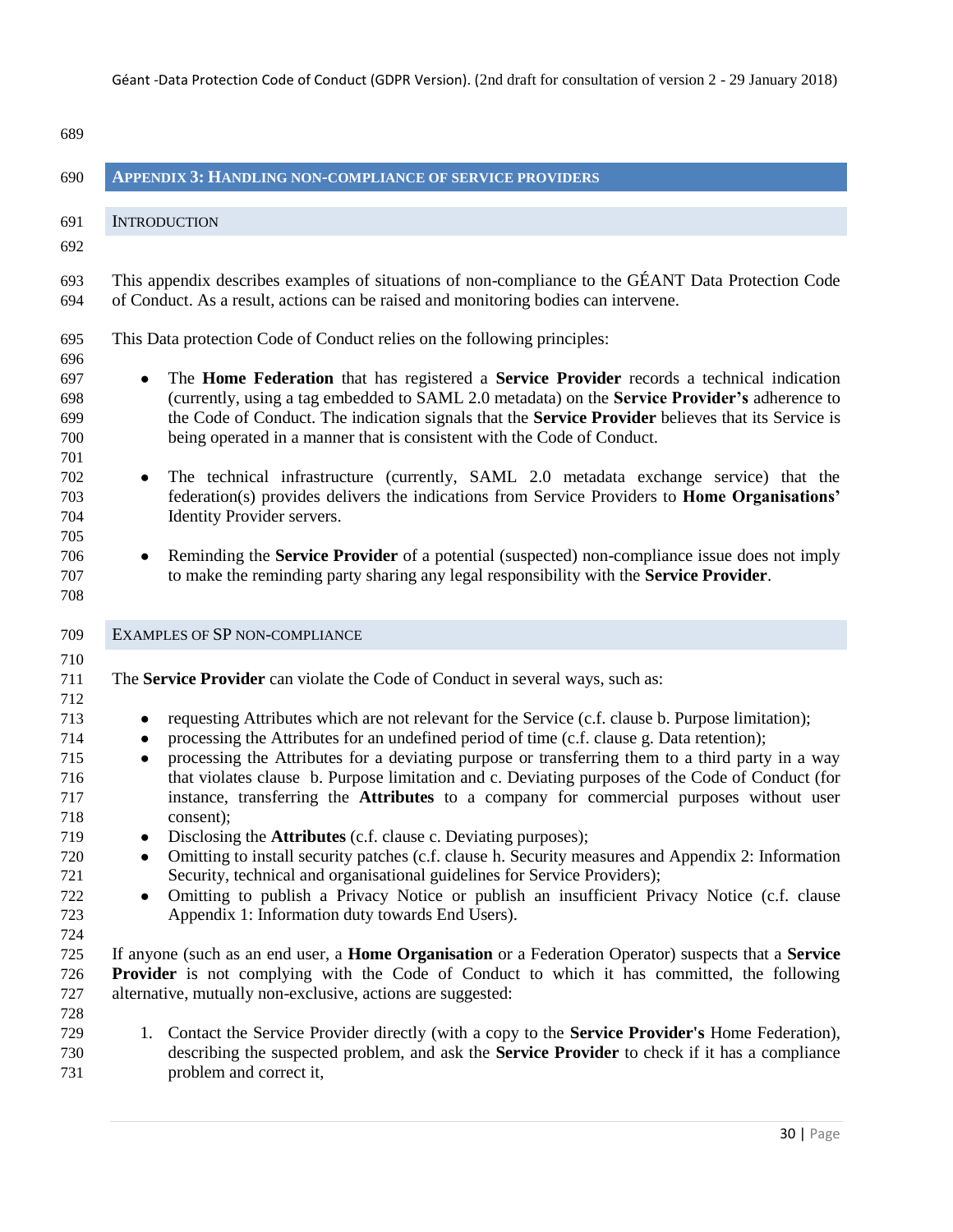- 2. Contact the Service Provider's Home Federation, and request to contact the **Service Provider** and to check if there is a compliance problem and request to correct it. Depending on the Home Federation's policy, there may be also additional measures available for handling non-compliance.
- 3. Contact the body accredited to monitor compliance with the Code of Conduct, if applicable, as defined in the Article 41 of the GDPR and below;
- 4. Determine the location of the legal entity operating the **Service Provider** (see clause e), and lodge a complaint with the competent Supervisory authority (as defined in Articles 57 and 58 of the GDPR).
- <span id="page-30-0"></span>
- CODE OF CONDUCT MONITORING BODY
- 

 A Federation operator can nominate a body to monitor the **Service Providers'** compliance with the Code of Conduct. The monitoring body must be accredited by a competent supervisory authority pursuant to Article 41 of the GDPR.

 Only the monitoring body nominated by the Home Federation of the **Service Provider** is competent to assess the compliance of the **Service Provider** with the Code of Conduct.

 The monitoring body will make its contact details, procedures and structures to handle complaints about infringements of the Code transparent to the public.

 The monitoring body is responsible for processing complaints received from end users, Home Organisations, Federation Operators or other parties.

- Having received a complaint the monitoring body will:
- I. ask the **Service Provider** to present its counterpart, II. if the monitoring body finds the **Service Provider** to be non-compliant with the Code of Conduct, give the **Service Provider** at most four weeks' time to revise the issue, III. communicate the **Service Provider** the decision to remove the **Service Provider's** tag and allow the **Service Provider** to introduce an appeal within two weeks after the notification of the decision to the **Service Provider**,
- IV. acknowledge receipt and consider the appeal submitted by the **Service Provider,** V. mandate the Home Federation to remove the **Service Provider's** tag if the appeal has been dismissed and if the Service Provider has not fixed the non-compliance issue within the given timeframe.
- The **Service Provider** whose tag has been removed can reclaim the tag only after demonstrating to the monitoring body that it has returned to compliance. The Service Provider can appeal the decision of the Monitoring Body with the competent Supervisory Authority pursuant to article 41.4 of the GDPR.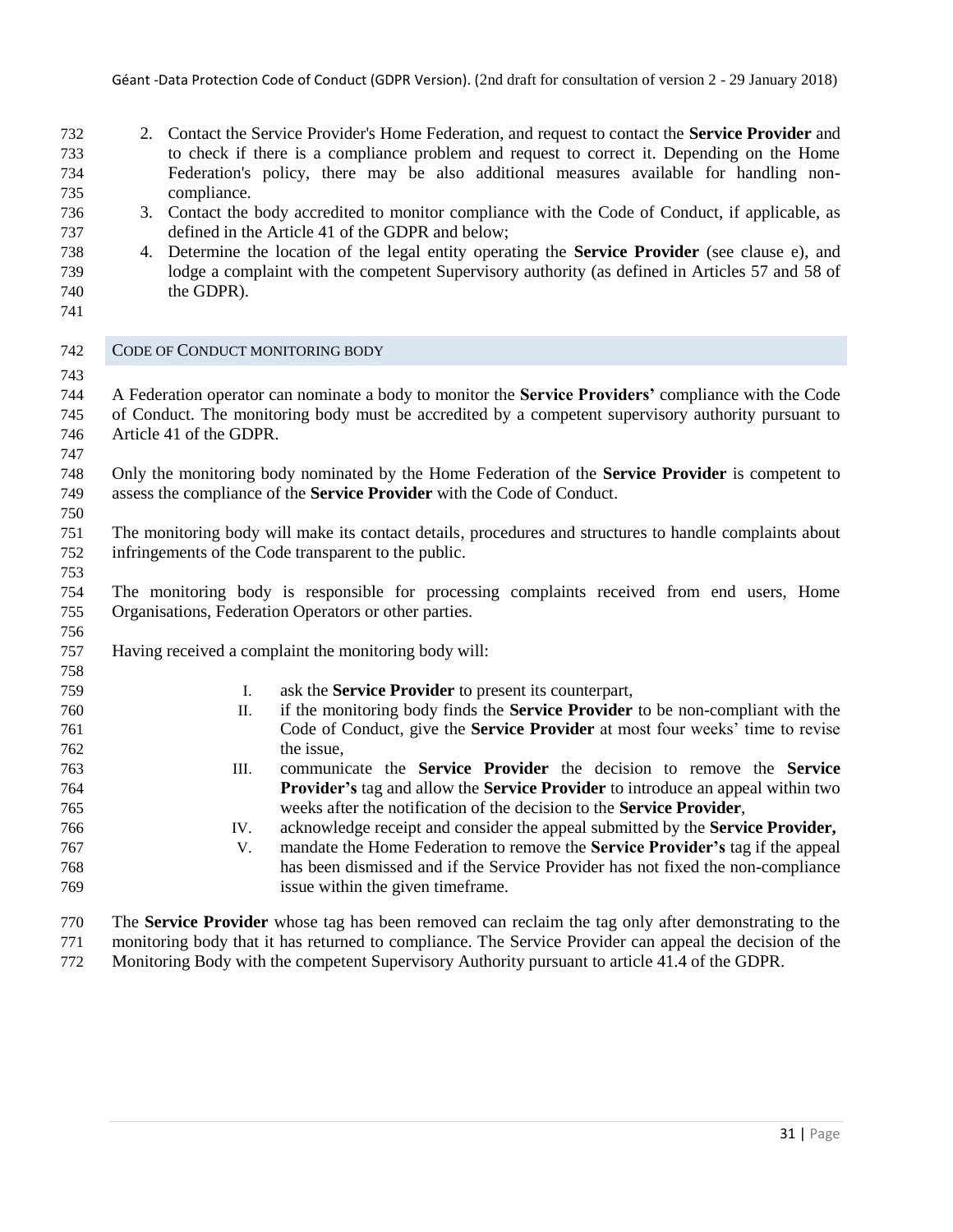Géant -Data Protection Code of Conduct (GDPR Version). (2nd draft for consultation of version 2 - 29 January 2018)

# <span id="page-31-0"></span>**APPENDIX 4: GLOSSARY OF TERMS**

 **Agent:** The organisation operating the Identity Provider on behalf of the Home Organisation, if applicable.

 **Attribute(s):** The End User's Personal Data as managed by the Home Organisation or its Agent 777 and exchanged between the Service Provider, such as (but not limited to) name, e-mail and role in the Home Organisation.

- **Attribute Provider:** An organization other than the Home Organisation that manages extra attributes for End Users of a Home Organisation and releases them to the Service Providers
- **Data Controller:** shall mean the natural or legal person, public authority, agency or any other
- body which alone or jointly with others determines the purposes and means of the processing
- of personal data; where the purposes and means of processing are determined by national or
- Community laws or regulations, the controller or the specific criteria for his nomination may be
- designated by national or Community law
- **Data Processor:** shall mean a natural or legal person, public authority, agency or any other body which processes personal data on behalf of the controller
- **EEA:** European Economic Area
- **End User:** any natural person affiliated with a Home Organisation, e.g. as a researcher or student, making use of the Service of a Service Provider.
- **End User Consent:** any freely given, specific, informed and unambiguous indication of the End Users wishes by which he or she, by a statement or by a clear affirmative action, signifies agreement to the processing of personal data relating to him or her.
- **Federation:** An association of Home Organisations and Service Providers typically organised at national level, which collaborate for allowing cross-organisational access to Services.
- **Federation Operator:** An organisation that manages a trusted list of Identity and Service Providers registered to a Federation.
- **GDPR:** Regulation (EU) 2016/679 on the protection of natural persons with regard to the processing of personal data and on the free movement of such data, and repealing Directive 95/46/EC (General Data Protection Regulation).